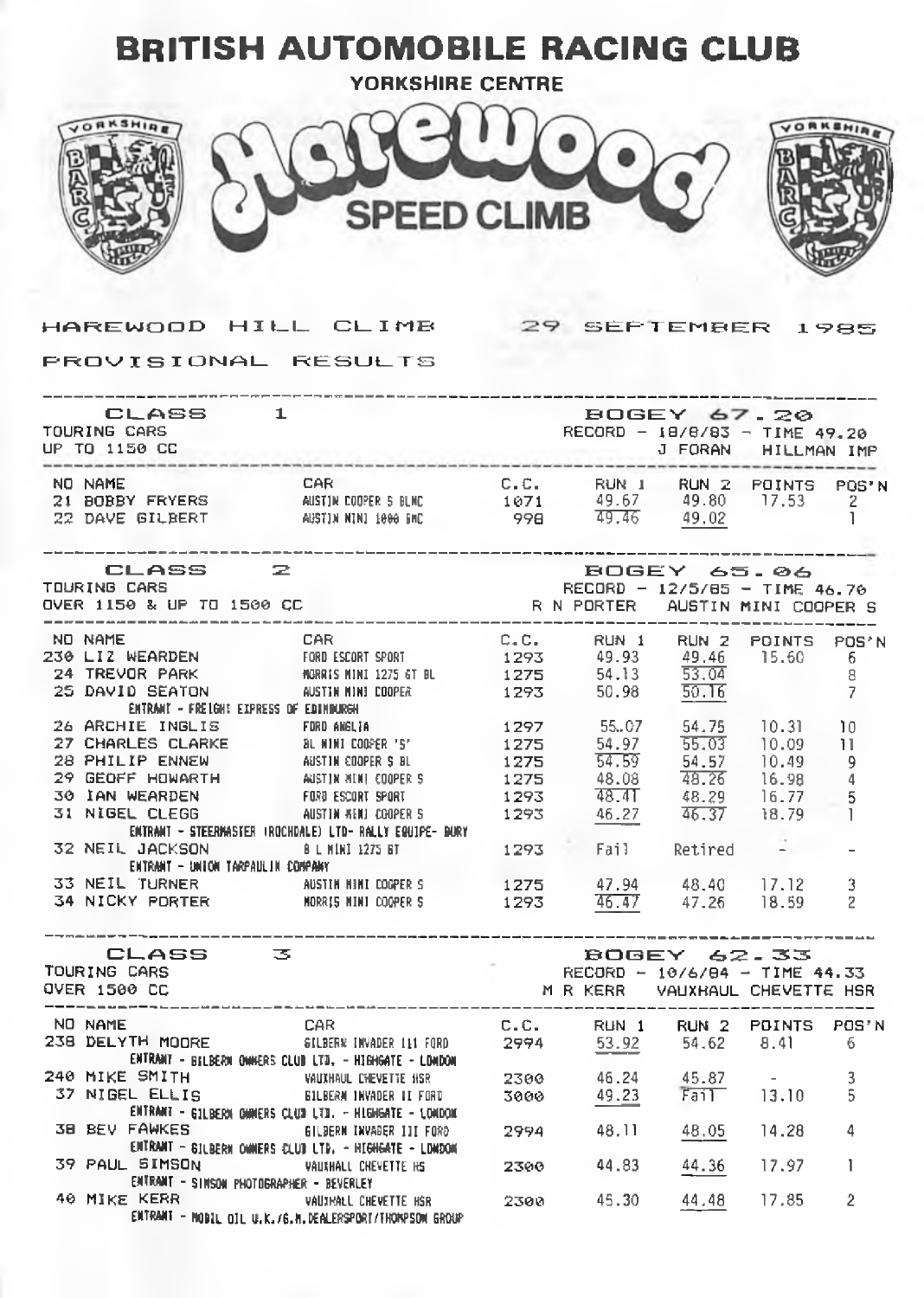| CLASS 4<br>SPECIAL SALOON CARS                 | RECORD - 10/6/84 - TIME 42.63                                                                                                                                                                                                              | <b>BOGEY 60.63</b>                                                               |                    |   |
|------------------------------------------------|--------------------------------------------------------------------------------------------------------------------------------------------------------------------------------------------------------------------------------------------|----------------------------------------------------------------------------------|--------------------|---|
|                                                | NO NAME<br>244 BILL OWEN 8 LIMIN DOPER S 1293 48.10 47.33 13.30 4                                                                                                                                                                          | C.C. RUN 1 RUN 2 POINTS POS'N                                                    |                    |   |
|                                                |                                                                                                                                                                                                                                            |                                                                                  |                    |   |
|                                                | ENTRANT - SHEFFIELD & HALLAMSHIRE MOTOR CLUB                                                                                                                                                                                               |                                                                                  |                    |   |
|                                                | ERINNEL SHEPTICLE & HINGHASTING NATURE AND MALLETTE FORD BOH 1294 45.89 44.75 15.88<br>248 LYNNE WHITEHEAD CHRYSLER STILETTE FORD BOH 1297 Fail 51.10 9.53                                                                                 |                                                                                  |                    | 3 |
|                                                |                                                                                                                                                                                                                                            |                                                                                  |                    | 7 |
|                                                |                                                                                                                                                                                                                                            |                                                                                  |                    | 8 |
|                                                |                                                                                                                                                                                                                                            |                                                                                  |                    | ó |
|                                                | 248 LYNNE WHITEHEAD CHRYSLER SILLEND (CHRYSLER SILLEND 1297 Fail 21.19 201.19 201.19 201.19 201.19 201.19 201<br>41 IAN SCOTT 8.L. MINI FORD 1293 52.11 51.78<br>43 ROB SINCLAIR MINI COOPER S 81 1293 Fail 48.11 12.52<br>8 LINI CO       |                                                                                  |                    | 5 |
|                                                | 45 MARC CRAMER<br>46 JAN FIDOE <b>BELIANT KITTEN FORD</b> 1300 43.75 42.45 18.18                                                                                                                                                           |                                                                                  |                    | 2 |
|                                                |                                                                                                                                                                                                                                            |                                                                                  |                    |   |
| ENTRANT - NAYLER ROAD AND MOTORSPORT           |                                                                                                                                                                                                                                            |                                                                                  |                    |   |
|                                                | 47 RON GERRARD MAGUIRE IMP HARTNELL 1200 Non Starter                                                                                                                                                                                       |                                                                                  |                    |   |
|                                                | 48 DAVE WHITEHEAD CHRYSLER STILETTO FORD BDN 1294 43.32 42.13 18.50 1                                                                                                                                                                      |                                                                                  |                    |   |
| CLASS 5<br>SPECIAL SALOON CARS<br>OVER 1300 CC |                                                                                                                                                                                                                                            | BOGEY 50.71<br>RECORD - 19/8/84 - TIME 40.71<br>B K WALKER SKODA COUPE HART 425R |                    |   |
| NO NAME                                        | CAR C.C. RUN 1 RUN 2 POINTS POS'N<br>50 BDB CLAXTON WAUXIMALL FIREMZA LOTUS 964 2600 44.30 44.43 14.41 1                                                                                                                                   |                                                                                  |                    |   |
| CLASS 6                                        |                                                                                                                                                                                                                                            |                                                                                  | ------------------ |   |
| 'MARQUE' SPORTS CARS<br>UP TO 1500 CC .        | BOGEY 65.07<br>RECORD - 12/5/85 - TIME 46.30                                                                                                                                                                                               | J A GORNALL MG MIDGET                                                            |                    |   |
|                                                | 101 NO NAME<br>252 STEVE OPENSHAN MS RIDGET<br>252 STEVE OPENSHAN MS RIDGET<br>254 PAUL GREAVES MS RIDGET<br>257 PAT KENYON AUSTIN HEALEY SPRITE MXIV 1275 Fail 47.9T<br>257 PAT KENYON AUSTIN HEALEY SPRITE MXIV 1275 Fail 47.9T<br>257 P |                                                                                  |                    |   |
|                                                |                                                                                                                                                                                                                                            |                                                                                  |                    |   |
|                                                |                                                                                                                                                                                                                                            |                                                                                  |                    |   |
|                                                |                                                                                                                                                                                                                                            |                                                                                  |                    |   |
|                                                |                                                                                                                                                                                                                                            |                                                                                  |                    |   |
|                                                |                                                                                                                                                                                                                                            |                                                                                  |                    |   |
|                                                |                                                                                                                                                                                                                                            |                                                                                  |                    |   |
|                                                |                                                                                                                                                                                                                                            |                                                                                  |                    |   |
|                                                |                                                                                                                                                                                                                                            |                                                                                  |                    |   |
|                                                | 1275 55.66 55.86 7<br>56 IAN CARPENTER MENTIBER 1275 49.04 49.16 16.03 4<br>57 BRIAN KENYON AUSTRIC SPRITE MKIY 1275 46.34 18.73 2<br>58 JOHN GORNALL MS MIDGET ANN FORE 1275 46.33 46.34 18.73 2<br>58 JOHN GORNALL MS MIDGET ANN FOR     |                                                                                  |                    |   |
|                                                |                                                                                                                                                                                                                                            |                                                                                  |                    |   |
|                                                |                                                                                                                                                                                                                                            |                                                                                  |                    |   |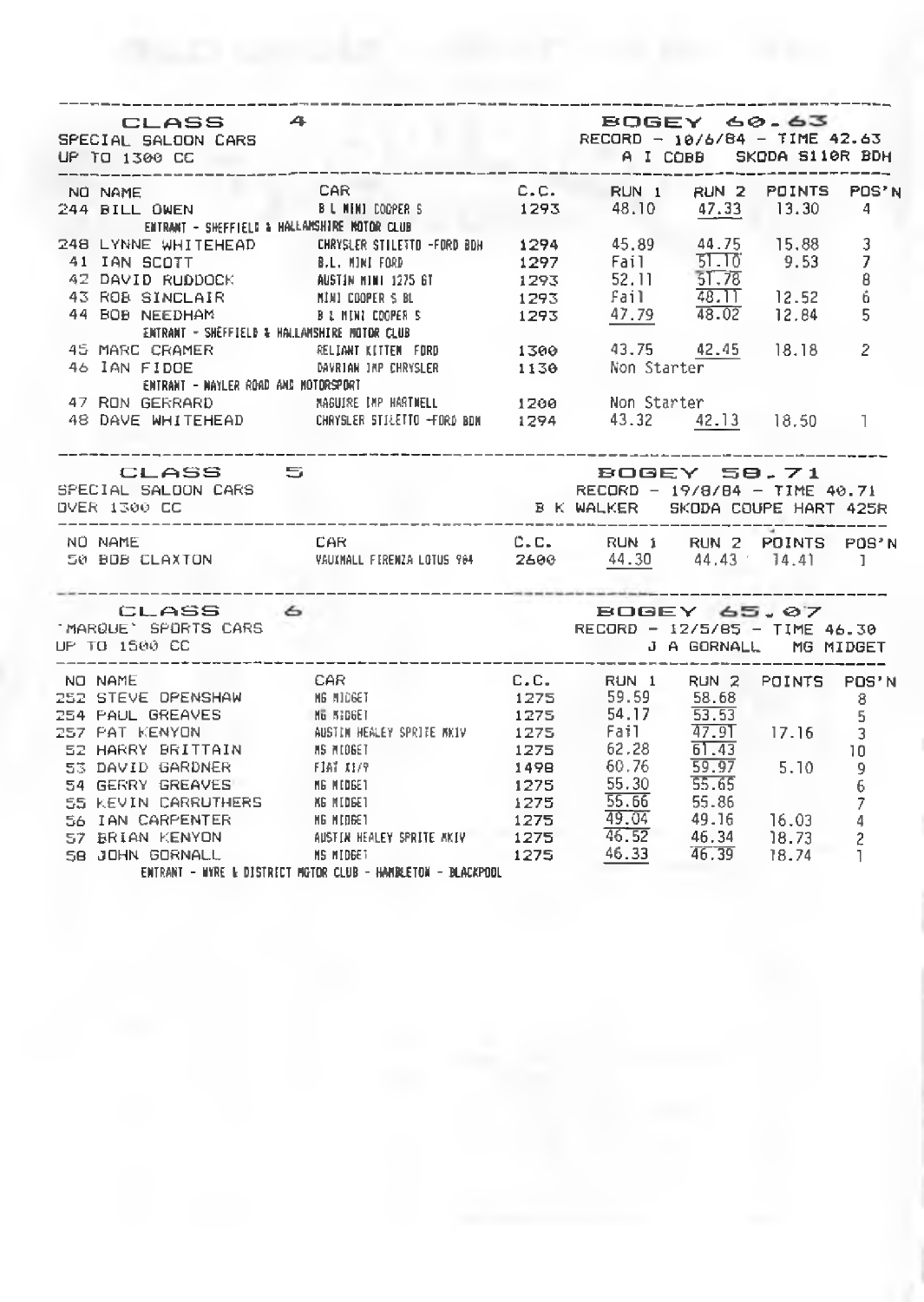| CLASS 7<br>'MARQUE' SPORTS CARS<br>OVER 1500 & UP TO 2600 CC                                                                                                                                                                                                                               |                |      | <b>BOGEY 63.25</b><br>RECORD - 12/5/85 - TIME 44.98                                     |                    |      |    |
|--------------------------------------------------------------------------------------------------------------------------------------------------------------------------------------------------------------------------------------------------------------------------------------------|----------------|------|-----------------------------------------------------------------------------------------|--------------------|------|----|
| NO NAME<br>NO NAME CAPHAM LOTES SPRIT SI UNITS POSSES SANTA LOTES SPRIT IN THE SPRIT TURNER PERRARI DINO 246 ET 2418 52.72 53.22 53.69 11.73 6<br>62 RUPERT TURNER FERRARI DINO 246 ET 2418 52.72 53.22 53.69 11.73 6<br>63 RONNIE CRAIK TOYO                                              | <b>CAR</b>     | C.C. | RUN 1 RUN 2 POINTS POS'N                                                                |                    |      |    |
|                                                                                                                                                                                                                                                                                            |                |      |                                                                                         |                    |      |    |
|                                                                                                                                                                                                                                                                                            |                |      |                                                                                         |                    |      |    |
|                                                                                                                                                                                                                                                                                            |                |      |                                                                                         |                    |      |    |
|                                                                                                                                                                                                                                                                                            |                |      |                                                                                         |                    |      |    |
|                                                                                                                                                                                                                                                                                            |                |      |                                                                                         |                    |      |    |
|                                                                                                                                                                                                                                                                                            |                |      |                                                                                         |                    |      |    |
|                                                                                                                                                                                                                                                                                            |                |      |                                                                                         |                    |      |    |
|                                                                                                                                                                                                                                                                                            |                |      |                                                                                         |                    |      |    |
|                                                                                                                                                                                                                                                                                            |                |      |                                                                                         |                    |      |    |
|                                                                                                                                                                                                                                                                                            |                |      |                                                                                         |                    |      |    |
|                                                                                                                                                                                                                                                                                            |                |      |                                                                                         |                    |      |    |
| ENTRANT - LANCS & CHES C.C./H.J.QUICK LTD. - MANCHESTER                                                                                                                                                                                                                                    |                |      |                                                                                         |                    |      |    |
| CLASS 8                                                                                                                                                                                                                                                                                    |                |      |                                                                                         | <b>BOGEY 62.88</b> |      |    |
| 'MARQUE' SPORTS CARS<br>OVER 2600 CC                                                                                                                                                                                                                                                       |                |      | RECORD - 18/8/85 - TIME 43.86<br>P GARLAND MORGAN +8                                    |                    |      |    |
|                                                                                                                                                                                                                                                                                            |                |      |                                                                                         |                    |      |    |
|                                                                                                                                                                                                                                                                                            |                |      |                                                                                         |                    |      |    |
|                                                                                                                                                                                                                                                                                            |                |      |                                                                                         |                    |      |    |
|                                                                                                                                                                                                                                                                                            |                |      |                                                                                         |                    |      |    |
| CLASS 9<br>GT & MOD SPORTS CARS<br>UP TO 1600 CC                                                                                                                                                                                                                                           |                |      | <b>BOGEY 60.36</b><br>RECORD - $16/9/79$ - TIME 42.36<br>L C BARTER DAVRIAN HARTWELL VI |                    |      |    |
|                                                                                                                                                                                                                                                                                            |                |      |                                                                                         |                    |      |    |
| THE MAME<br>277 SARAH HUTCHINSON ME MIDEET BLACK ME AND 1275 52.00 52.04 8.36 12<br>296 MARCUS PYE CATERIAM SUPER SEVEN 1598 42.79 41.86 18.50 2                                                                                                                                           |                |      |                                                                                         |                    |      |    |
|                                                                                                                                                                                                                                                                                            |                |      |                                                                                         |                    |      |    |
|                                                                                                                                                                                                                                                                                            |                |      |                                                                                         |                    |      |    |
| entrant - Cougar Developments                                                                                                                                                                                                                                                              |                |      |                                                                                         |                    |      |    |
|                                                                                                                                                                                                                                                                                            |                |      |                                                                                         |                    |      |    |
| 75 CHRIS ROGERS LOTUS SEVEN FORD 1530 47.02 46.98 7<br>76 BARRY HEATH _____ DAVRIAN NX 3 INP 998 54.33 52.06 8.30 13                                                                                                                                                                       |                |      |                                                                                         |                    |      |    |
| ENTRANT - SHEFFIELD & HALLAMSHIRE MOTOR CLUB                                                                                                                                                                                                                                               |                |      |                                                                                         |                    |      |    |
| 77 DAVID HUTCHINSON ME MIDRET                                                                                                                                                                                                                                                              |                |      |                                                                                         |                    | 8.86 | 10 |
| 78 MIKE BASTIANA                                                                                                                                                                                                                                                                           | NARCOS HINI BL |      | $1275$ $51.50$ $51.99$<br>$1385$ $50.06$ $49.57$                                        |                    |      | 8  |
| ENTRANT – BLOSSOP & DISTRICT CAR CLUB                                                                                                                                                                                                                                                      |                |      |                                                                                         |                    |      |    |
|                                                                                                                                                                                                                                                                                            |                |      |                                                                                         |                    |      |    |
|                                                                                                                                                                                                                                                                                            |                |      |                                                                                         |                    |      |    |
|                                                                                                                                                                                                                                                                                            |                |      |                                                                                         |                    |      |    |
|                                                                                                                                                                                                                                                                                            |                |      |                                                                                         |                    |      |    |
|                                                                                                                                                                                                                                                                                            |                |      |                                                                                         |                    |      |    |
|                                                                                                                                                                                                                                                                                            |                |      |                                                                                         |                    |      |    |
|                                                                                                                                                                                                                                                                                            |                |      |                                                                                         |                    |      |    |
| 79 TONY HALL LED LOTEN ENCLOPED TO MELTIMIT A LOTEN SEVEN TO A 1293 49.92 50.15 10.44 9<br>1558 49.92 50.15 10.44 9<br>1558 49.92 50.15 10.44 9<br>1558 49.92 50.15 10.44 9<br>16 NIGEL ROSCOE METIN HEALEY SPRITE PRO 1293 47.24 46.<br>ENTRANT - CONGAR DEVELOPMENTS LTD INGERETOR CROSS |                |      |                                                                                         |                    |      |    |
|                                                                                                                                                                                                                                                                                            |                |      |                                                                                         |                    |      |    |

 $\overline{\phantom{a}}$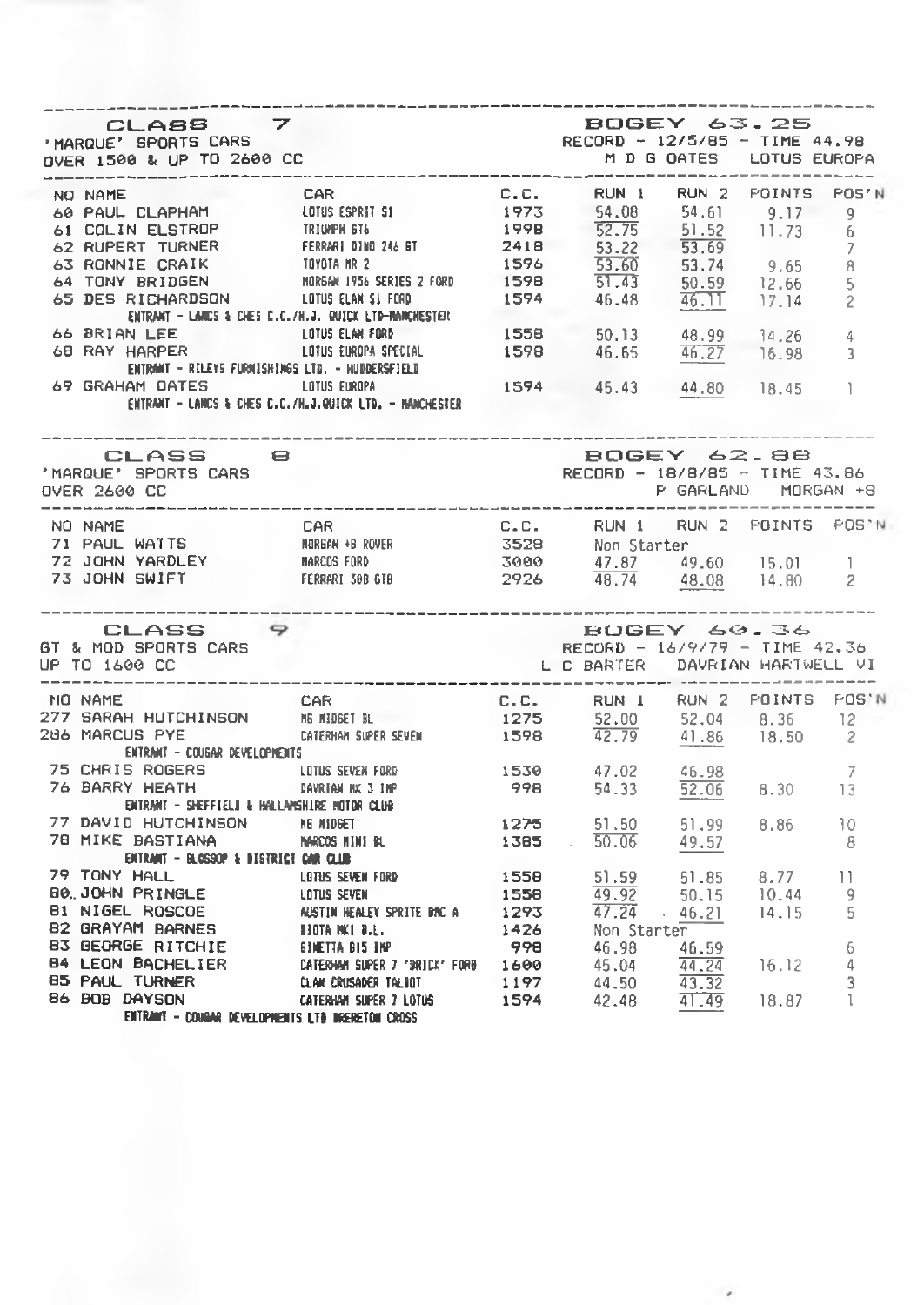| CLASS 10<br>GT & MOD SPORTS CARS<br>OVER 1600 CC                                                             | BOGEY 59.06<br>RECORD - 8/7/84 - TIME 41.06   | K P TANKARD T V R TUSCAN FORD                       |                               |             |             |                                            |
|--------------------------------------------------------------------------------------------------------------|-----------------------------------------------|-----------------------------------------------------|-------------------------------|-------------|-------------|--------------------------------------------|
| NO NAME CAR C.C.                                                                                             |                                               |                                                     |                               | RUN 1 RUN 2 | POINTS      | POS'N                                      |
| 291 CHARLIE SAUNDERS : JA6UAR E TYPE : 3800 : 46.56 : 45.57 13.49 : 7                                        |                                               |                                                     |                               |             |             |                                            |
| 292 CHRIS MASON 346UAR E-TYPE 4235 47.57 46.69 12.37                                                         |                                               |                                                     |                               |             |             | 8                                          |
|                                                                                                              | ENTRANT - LANCASTERS ESTATE AGENTS - BARNSLEY |                                                     |                               |             |             |                                            |
| 36 ALASTAIR COBB LOTUS 7 FORD                                                                                |                                               | 1650 44.93 44.84 14.22                              |                               |             |             | 5                                          |
| BB RICHARD BRIDGMAN BURLINGTON ARROW FORD 2000 56.13 56.63 2.93                                              |                                               |                                                     |                               |             |             | $\overline{11}$                            |
| ENTRANT - JOHN CORBYN MOTORS                                                                                 |                                               |                                                     |                               |             |             |                                            |
|                                                                                                              |                                               |                                                     |                               |             | 55.00       | 10                                         |
|                                                                                                              |                                               | 2000 Fail 52.30 6.76                                |                               |             |             |                                            |
| 91 JOHN SMITH (1999) AGUAR E-TYPE (1999) 44.05<br>92 HAYDN SPEDDING (1998) JAGUAR E-TYPE (1998) 4238 (195.78 |                                               |                                                     |                               |             | 45.56 15.01 | $\begin{array}{c} 9 \\ 4 \end{array}$      |
|                                                                                                              |                                               |                                                     |                               |             | 44.88 14.18 | 6                                          |
| ENTRANT - LANCASTERS-ESTATE AGENTS-BARNSLEY                                                                  |                                               |                                                     |                               |             |             |                                            |
| 93 DAVE PARR 60 DAVRIAN BEATTLE FORD BDG 1980 43.24 41.78                                                    |                                               |                                                     |                               |             |             |                                            |
| 94 TONY BANCROFT PORSCHE PLIS.3 TURBO T3300 41.44 41.67 17.62                                                |                                               |                                                     |                               |             |             | $\begin{array}{c} 3 \\ 2 \\ 1 \end{array}$ |
| 95 KEN SNAILHAM LOTUS 7 FORD 1650 41.92 40.93                                                                |                                               |                                                     |                               |             |             |                                            |
| ENTRANT - QUORN ENGINE DEVELOPMENTS                                                                          |                                               |                                                     |                               |             |             |                                            |
| 96 PAUL TANKARD TVR TUSCAN FORD 4997 Non Starter                                                             |                                               |                                                     |                               |             |             |                                            |
| CLASS 11B<br>CLUBMANS SPORTS CARS<br>CLASS B - UP TO 1600 CC                                                 |                                               | ROGEY 58.86<br><b>C HART CENTAUR 84B CLOSE FORD</b> | RECORD - 10/6/84 - TIME 44.85 |             |             |                                            |

 $\cdot$ 

 $\ddot{\phantom{0}}$ 

| NO NAME                                        | CAR.                       | C.C. | RUN 1 | RUN 2 | POINTS | POS'N |
|------------------------------------------------|----------------------------|------|-------|-------|--------|-------|
| 301 RICHARD NETHERWOOD                         | CENTAUR MK146 CLOSE        | 1600 | 44,40 | 44.55 | 14.46  |       |
| ENTRANT - RILEYS FURNISHINGS LTD. HUDDERSFIELD |                            |      |       |       |        |       |
| 98 JOHN LAMBERT                                | MALLOCK U2 MK 14E DAD FORD | 1600 | 51.80 | 50.82 | 8.04   | 5     |
| 99 GEOFF AINSWORTH                             | GALA CLUBMAN B SPORT FORD  | 1600 | 45.44 | 45.32 | 13.54  | 3.    |
| ENTRANT - PRESTON AUTO CLUB                    |                            |      |       |       |        |       |
| 100 PAUL GOLDMAN                               | MALLOCK M16 -FORD          | 1600 | 47.74 | 47.01 | 11.85  | 4     |
| 101 FETER GREEN                                | CENTAUR MK 146 CLOSE       | 1600 | 44.91 | 44.59 | 14.27  | 2     |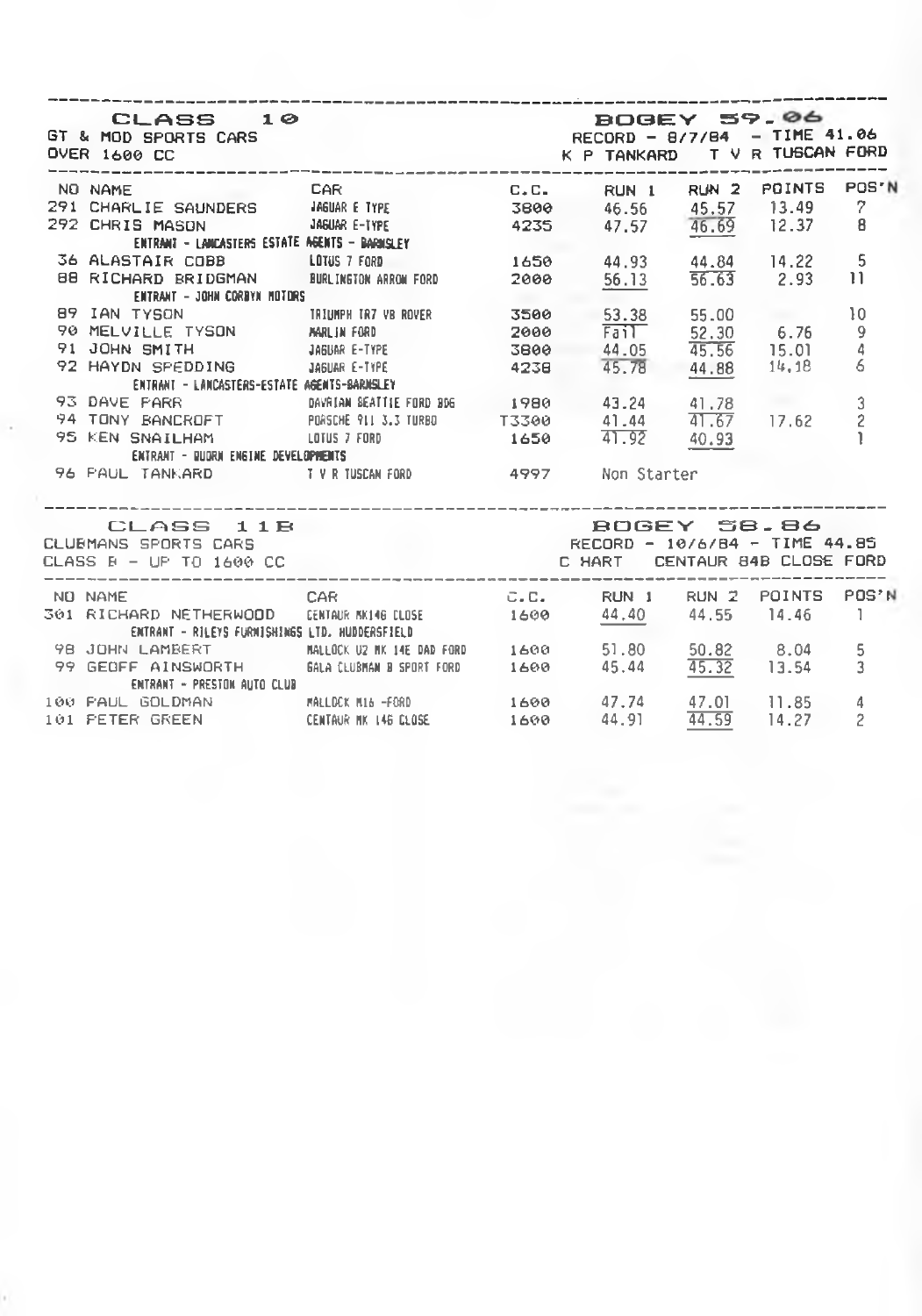| ENTRANT - RILEYS FURNISHINGS LTD. - HUDBERSFIELD                                                                                                                                                                                         |                               |                                |       |       |                |
|------------------------------------------------------------------------------------------------------------------------------------------------------------------------------------------------------------------------------------------|-------------------------------|--------------------------------|-------|-------|----------------|
| 315 ALLAN JOHNS MALLOCK 28 NESSN.<br>193 TONY BUNKER MALLOCK 28 NESSN.<br>194 ALLEN JOHNS MALLOCK 28 NESSN.<br>195 TOM WILSON GRYPHON 74C FORD 1790 41.78 41.28 6<br>195 TOM WILSON GRYPHON 74C FORD 1600 42.62 42.97 13<br>196 GORDON C |                               |                                |       |       |                |
|                                                                                                                                                                                                                                          |                               |                                |       |       |                |
|                                                                                                                                                                                                                                          |                               |                                |       |       |                |
|                                                                                                                                                                                                                                          |                               |                                |       |       |                |
|                                                                                                                                                                                                                                          |                               |                                |       |       |                |
|                                                                                                                                                                                                                                          |                               |                                |       |       |                |
|                                                                                                                                                                                                                                          |                               |                                |       |       | 15             |
|                                                                                                                                                                                                                                          |                               |                                |       |       | - 9            |
| 198 JOHN GARTSIDE MALLOCK U2 14 FORD 1700 43.67 43.87 14.19<br>199 ROB WELCH MALLOCK U2 21 FORD 1700 41.83 41.53 16.33<br>110 JOE WARD MARD MARD MARD 1700 43.27 41.91 15.95                                                             |                               |                                |       |       | ា ០            |
|                                                                                                                                                                                                                                          |                               |                                |       |       |                |
|                                                                                                                                                                                                                                          |                               |                                |       |       |                |
| ENTRANT - NOTOR REFINISHER SUPPLY CO (SALES) LTD - PICKERING-YORK-HULL<br>111 MICHAEL RADIGAN MALLOCK UZ 28 FORD 1700 41.56 41.31 16.55 7<br>112 KENNY ALLEN VISION CLUBNANS MASON 1700 40.41 39.39 3<br>ENTRANT - LONLAND TYRES         |                               |                                |       |       |                |
|                                                                                                                                                                                                                                          |                               |                                |       |       | 5              |
| 113 JOHN ISTEAD MALLOCK MKI4/LB CF BEATTLE 1700 40.99 40.02 17.84<br>114 PETER HARPER MALLOCK UZ 21/248 CMANBERLAIN 1700 39.22 69.74 18.64                                                                                               |                               |                                |       |       | $\mathfrak{p}$ |
| ENTRANT - RILEYS FURKISHINGS LTD. - HUDDERSFIELD                                                                                                                                                                                         |                               |                                |       |       |                |
| 115 DAVID GRACE MALLOCK U2 MA/25 BEATTIE 1700 39.18 38.58 19.28 1                                                                                                                                                                        |                               |                                |       |       |                |
|                                                                                                                                                                                                                                          |                               |                                |       |       |                |
| CLASS 12                                                                                                                                                                                                                                 |                               | BOGEY 57.46                    |       |       |                |
| CLASS 12<br>SPORTS RACING & CLUBMANS CHASSIS CARS ARE RECORD - 22/8/83 - TIME 39.46                                                                                                                                                      |                               |                                |       |       |                |
| UP TO 1600 CC                                                                                                                                                                                                                            |                               | C P G WARDLE MALLOCK U2 21 BDA |       |       |                |
|                                                                                                                                                                                                                                          |                               |                                |       |       |                |
| <b>CAR CAR</b><br>NO NAME                                                                                                                                                                                                                | C.C. RUN 1 RUN 2 POINTS POS'N |                                |       |       |                |
| 117 DENNIS PEGG<br>118 PAUL BASON MYERS SPECIAL FORD 1200 56.28 58.61 1.18 7<br>119 MALCOLM WISHART BRYPHON C73 LOTUS FORD 1588 41.49 41.17 4<br>120 JOHN BATEMAN MALLOCK MX21 BEATTIE IC 1598 42.75 42.67 14.79 5                       |                               |                                |       |       |                |
|                                                                                                                                                                                                                                          |                               |                                |       |       |                |
|                                                                                                                                                                                                                                          |                               |                                |       |       |                |
|                                                                                                                                                                                                                                          |                               |                                |       |       |                |
| ENTRANT - HOMEYBOURNE MOULDINGS                                                                                                                                                                                                          |                               |                                |       |       |                |
| 121 ROGER GREGORY MALLOCK 02 FORD BDM 1558 50.20 39.55 2<br>122 BOB PREST MALLOCK MK 23 BDA 1598 40.93 40.08 17.38 3                                                                                                                     |                               |                                |       |       |                |
|                                                                                                                                                                                                                                          |                               |                                |       |       |                |
| 123 BILL WOOD MALLOCK U2 18 BDA 1600                                                                                                                                                                                                     |                               | 40.01                          | 39.37 | 18.09 | $\overline{1}$ |
| ENTRANT - LEICESTER INILDING SOCIETY                                                                                                                                                                                                     |                               |                                |       |       |                |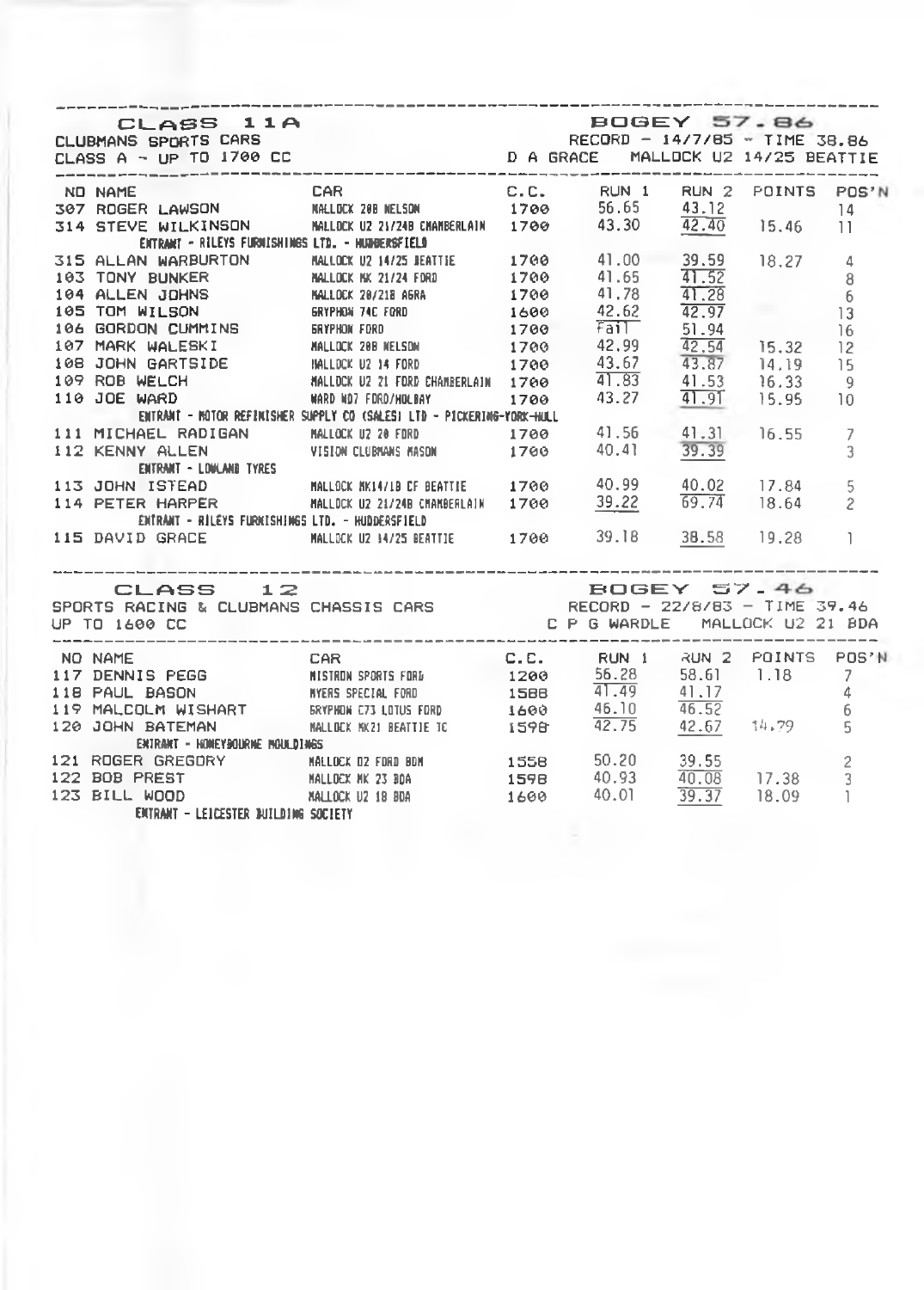| CLASS 13<br>SPORTS RACING & CLUBMANS CHASSIS CARS<br>OVER 1600 CC CLUBMANS CHASSIS CARS CP 6 WARDLE MALLOCK U2 21 HART/MARKS<br><b>OVER 1600 CC</b>                                                                                                                                                          | --------------------------------                                                  | -----------                                                 |       |                |
|--------------------------------------------------------------------------------------------------------------------------------------------------------------------------------------------------------------------------------------------------------------------------------------------------------------|-----------------------------------------------------------------------------------|-------------------------------------------------------------|-------|----------------|
| NO NAME<br>NO NAME<br>SZE PHIL STOTT MEXAYNE SPECIAL C.C. RUN 1 RUN 2 POINTS POS'N<br>SZE PHIL STOTT MEXAYNE SPECIAL MED 480 52.81 52.11 5<br>125 DAVID ELLIOT MEXAYNE SPECIAL MED 480 57.49 56.52 6<br>126 JOHN NETHERMOOD ROTRACTRIUMP                                                                     |                                                                                   |                                                             |       |                |
|                                                                                                                                                                                                                                                                                                              |                                                                                   |                                                             |       |                |
| ENTRANT - RILEYS FURNISHINGS LTD. HUDDERSFIELD<br>127 GEORGE TATHAM MINISHINGS UNIVERSITEN 7200 Non Stanter<br>128 ALEX GRAHAM MALLDEX NX20 FORD BDA 1700 40.87 <u>39.89</u> 16.83 3<br>ENTRANT - TEAM SCOTTISH FARM                                                                                         |                                                                                   |                                                             |       |                |
| 129 JIM ROBINSON MALLICK 92 NK21 HART/NARKS 2200 39.09 38.56 18.16 2<br>130 JOHN LAMBERT PILBEAM NP40 HART 2400 39.00 38.04 18.68 1                                                                                                                                                                          |                                                                                   |                                                             |       |                |
| CLASS 14<br>PRE 1981 FORMULA<br>FORD 1600 CC RACING CARS                                                                                                                                                                                                                                                     | EUGEY 62.77<br>RECORD - 12/5/85 - TIME 44.34<br>A J STRINGER CROSSLE 30F CHESHIRE | <b>BOGEY 62.77</b>                                          |       |                |
| NO NAME<br>132 JON COLLINGE PACER FEB FORD 1600 50,44 48.32 14.45 10<br>133 JAN FORBES ROYALE RP16A AURISA 1600 48.79 48.64 14-13 11<br>134 DAVID PARK WARDIERAR RP16A URISA 1600 46.47 46.85 16.30 5                                                                                                        |                                                                                   |                                                             |       |                |
|                                                                                                                                                                                                                                                                                                              |                                                                                   |                                                             |       |                |
|                                                                                                                                                                                                                                                                                                              |                                                                                   |                                                             |       |                |
| ENERANT - DESIGN & FITTINGS                                                                                                                                                                                                                                                                                  |                                                                                   |                                                             |       |                |
|                                                                                                                                                                                                                                                                                                              |                                                                                   |                                                             |       |                |
|                                                                                                                                                                                                                                                                                                              |                                                                                   |                                                             |       |                |
|                                                                                                                                                                                                                                                                                                              |                                                                                   |                                                             |       |                |
|                                                                                                                                                                                                                                                                                                              |                                                                                   |                                                             |       |                |
|                                                                                                                                                                                                                                                                                                              |                                                                                   |                                                             |       |                |
|                                                                                                                                                                                                                                                                                                              |                                                                                   |                                                             |       |                |
|                                                                                                                                                                                                                                                                                                              |                                                                                   |                                                             |       |                |
| 135 TIM MASS CHEMINING MEALYN NK240 KENT<br>135 TIM MASS CHEMINING MEALYN NK240 KENT<br>136 ROD STANNILAND NEALYN NK30 FORD 1598 47.62 47.77 15.15 8<br>139 COLIN WHEELER NEALYN NK 30 FORD 1400 47.62 47.77 15.15 8<br>139 TOLIN WHEELER<br>142 ALAN STRINGER CROSSLE 30F CHESHIRE 1600 44.92 44.55 18.22 1 |                                                                                   |                                                             |       |                |
| CLASS 15                                                                                                                                                                                                                                                                                                     |                                                                                   | BOGEY 58.82<br>SUDEY OU.BZ<br>RECORD - 14/7/85 - TIME 40.01 |       |                |
| RACING CARS<br>UP TO 1100 CC                                                                                                                                                                                                                                                                                 |                                                                                   | R T WARD SARACEN MES COSWORTH BDJ                           |       |                |
| _________________<br>NO NAME<br>144 THOMAS DOCHERTY<br>144 THOMAS DOCHERTY<br>145 PETER SULLIVAN (COPER HEYWARD SPECIAL TRIUMPX 500 58.04 Retired 8<br>145 PETER SULLIVAN (EDI 1/85 6000EN<br>145 PETER SULLIVAN (EDI 1/85 6000EN<br>146 JIM WEST JOHNY MALKER                                               |                                                                                   | C.C. RUN 1 RUN 2 POINTS POS'N                               |       |                |
|                                                                                                                                                                                                                                                                                                              |                                                                                   |                                                             |       |                |
|                                                                                                                                                                                                                                                                                                              |                                                                                   |                                                             |       |                |
|                                                                                                                                                                                                                                                                                                              |                                                                                   |                                                             |       |                |
|                                                                                                                                                                                                                                                                                                              |                                                                                   |                                                             |       |                |
|                                                                                                                                                                                                                                                                                                              |                                                                                   |                                                             |       |                |
| ENTRANT - HIGTON BUILDERS<br>148 JOHN CORBYN<br>ENTRANT - JOHN CORBYN NOTORS                                                                                                                                                                                                                                 | JEDI 1/84 SUZUKI 492 43.99 53.10 14.83                                            |                                                             |       | $\overline{c}$ |
| 149 STEVE OWEN<br>ENTRANT - HALF MOON GARAGE                                                                                                                                                                                                                                                                 | TERAPIN BL <b>1071</b> 48.52 48.10 10.72                                          |                                                             |       | 4              |
| 150 RICHARD HOMER DELTA 1824 - IMP                                                                                                                                                                                                                                                                           |                                                                                   | 1100 41.75 41.09                                            | 17.73 | 1              |

ò.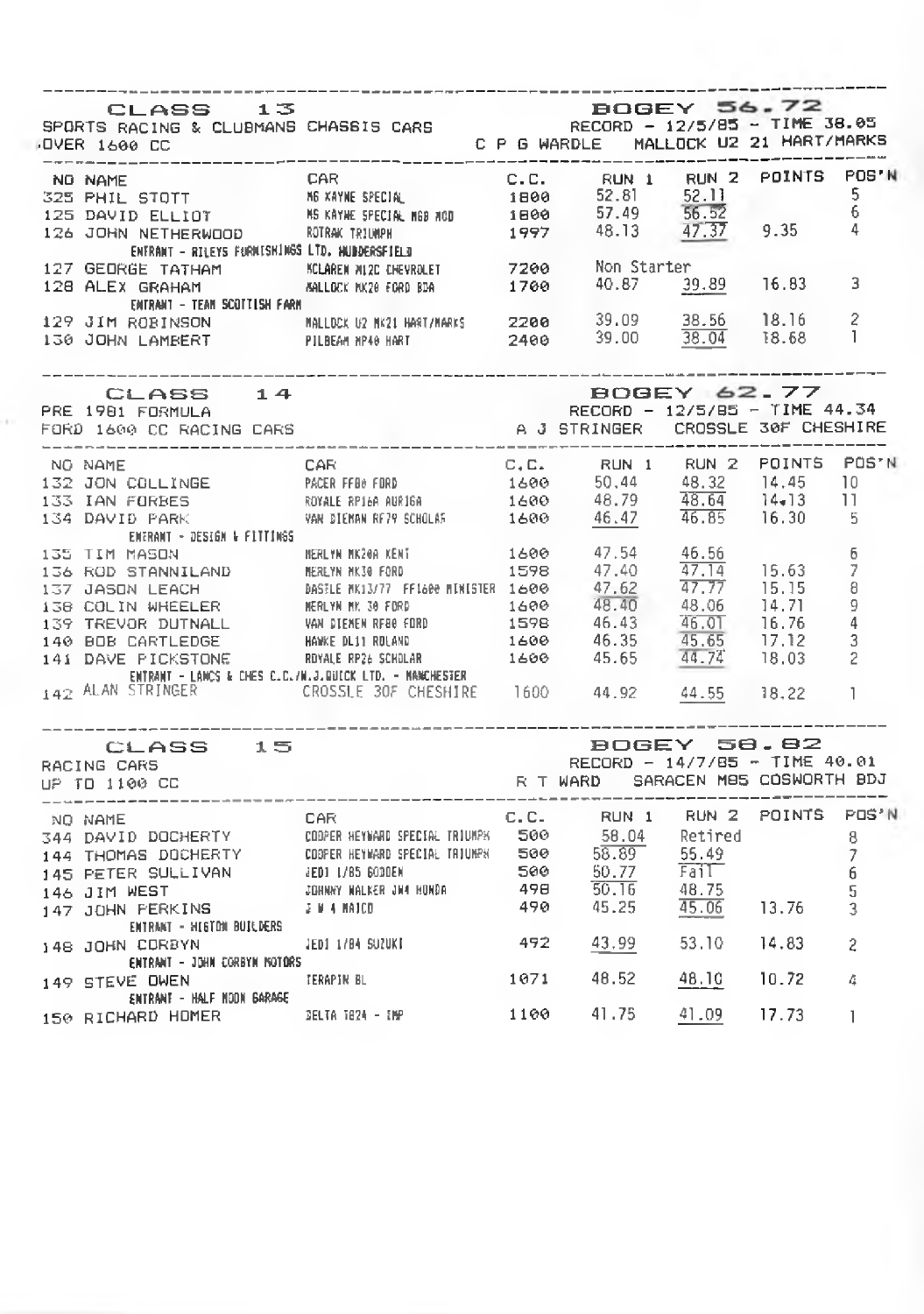| ________                                                                                                                                                                                                                                  |                                                                                  |              |                                                                                         |       |                                |                |
|-------------------------------------------------------------------------------------------------------------------------------------------------------------------------------------------------------------------------------------------|----------------------------------------------------------------------------------|--------------|-----------------------------------------------------------------------------------------|-------|--------------------------------|----------------|
| CLASS 16<br>OVER 1100 & UP TO 1600 CC                                                                                                                                                                                                     |                                                                                  |              | BOGEY 56.31<br>RECORD - 12/7/81 - TIME 38.31                                            |       |                                |                |
|                                                                                                                                                                                                                                           |                                                                                  |              |                                                                                         |       |                                |                |
|                                                                                                                                                                                                                                           |                                                                                  |              |                                                                                         |       |                                |                |
|                                                                                                                                                                                                                                           |                                                                                  |              |                                                                                         |       |                                |                |
|                                                                                                                                                                                                                                           |                                                                                  |              |                                                                                         |       |                                |                |
| ENTRANT - NIMMAL DESIGN<br>OL DAMATR                                                                                                                                                                                                      |                                                                                  |              |                                                                                         |       |                                |                |
|                                                                                                                                                                                                                                           |                                                                                  |              |                                                                                         |       |                                | $\overline{c}$ |
|                                                                                                                                                                                                                                           |                                                                                  |              |                                                                                         |       |                                | -14            |
|                                                                                                                                                                                                                                           |                                                                                  |              |                                                                                         |       |                                | 10             |
| 361 ROB OLDAKER<br>152 JOHN BROCKLEY BEACH FORNUA VEE 1295 48.48 49.56<br>153 DAVE TILLEY MARCH 722 BOA ATLANTIC 1598 44.19 43.91<br>154 ALEX TYSON MARCH 783 FORD 1300 49.21 $\frac{49.15}{49.15}$ 7.16                                  |                                                                                  |              |                                                                                         |       |                                | -16            |
| 155 STUART NIX<br>156 ALAN BARNETT ROYALE RP19 VM 158<br>157 CHRIS DREWETT MARCH 77 IBOA 1699<br>158 RICHARD WILLIAMS CLOSSLE OF FORD 1699<br>159 DAVID MONTAGUE ARSO JMS DA 1598<br>169 PHILIP DUCKER & R D HS 85/IRAVID BDA 1598<br>169 |                                                                                  |              | $45.36$ $44.53$<br>$48.13$ $48.20$ 8.18                                                 |       |                                | 11             |
|                                                                                                                                                                                                                                           |                                                                                  |              | $\frac{48.13}{44.60}$                                                                   |       |                                | - 13           |
|                                                                                                                                                                                                                                           |                                                                                  |              |                                                                                         | 44.94 |                                | 12             |
|                                                                                                                                                                                                                                           |                                                                                  |              |                                                                                         |       |                                | $\overline{7}$ |
|                                                                                                                                                                                                                                           |                                                                                  |              |                                                                                         |       |                                | 9              |
|                                                                                                                                                                                                                                           |                                                                                  |              |                                                                                         |       |                                | 5              |
| ENTRANT - NIMMALL BESIGN                                                                                                                                                                                                                  |                                                                                  |              | $\frac{44.60}{42.59}$ $\frac{42.68}{43.62}$ $\frac{13.72}{40.94}$ $\frac{43.62}{41.22}$ |       |                                |                |
| 161 ANDY SMITH MARCH NISTIN TURBO                                                                                                                                                                                                         |                                                                                  | 1140<br>1598 |                                                                                         |       |                                | 3              |
| 162 PETER VARLEY ENSIGN LW74N BDA                                                                                                                                                                                                         |                                                                                  |              | 40.00 39.96 16.35<br>40.99 40.91 15.40                                                  |       |                                | 4              |
| ENTRAKT - GLOSSOP SUPER ALLOYS LTD                                                                                                                                                                                                        |                                                                                  |              |                                                                                         |       |                                |                |
| 163 BARRIE DUTNALL RALTRIS LANGFORD BDA 1600 39.64 39.29 17.02<br>164 CHRIS KNAPMAN CHEVRON B47 BDA 1598 Non Starter                                                                                                                      |                                                                                  |              |                                                                                         |       |                                | -1             |
|                                                                                                                                                                                                                                           |                                                                                  |              |                                                                                         |       |                                |                |
|                                                                                                                                                                                                                                           |                                                                                  |              |                                                                                         |       |                                |                |
| CLASS 17<br>RACING CARS<br>OVER 1600 CC                                                                                                                                                                                                   |                                                                                  |              | <b>BOGEY 54.12</b><br>RECORD - 10/7/83 - TIME 36.12                                     |       |                                |                |
|                                                                                                                                                                                                                                           |                                                                                  |              | M P BOLSQVER PILBEAM MP50 HART                                                          |       |                                |                |
| NO NAME                                                                                                                                                                                                                                   |                                                                                  |              |                                                                                         |       |                                |                |
| NO NAME<br>16 STUART HARTE CKEVROW B29 COSWORTH 22B2 44.68 43.81 10.31 13                                                                                                                                                                 |                                                                                  |              |                                                                                         |       |                                |                |
| ENTRANT - LANCS ICHES C.C./H J QUICK LTD - MANCHESTER                                                                                                                                                                                     |                                                                                  |              |                                                                                         |       |                                |                |
|                                                                                                                                                                                                                                           |                                                                                  |              |                                                                                         |       |                                |                |
|                                                                                                                                                                                                                                           |                                                                                  |              |                                                                                         |       |                                |                |
| 17 JOY RAINEY PILBEAM NP53491 HART 2260<br>16 CHARLES WARDLE PILBEAM NP47 REPCO 5000                                                                                                                                                      |                                                                                  |              |                                                                                         |       |                                |                |
| 15 MARCUS PYE                                                                                                                                                                                                                             | 60ULD B4/2 HART 425R 2460                                                        |              | 42.75 42.61 12<br>39.04 <u>38.48</u> 15.64 11<br>38.41 38.72 10<br>38.41                |       |                                |                |
| ENTRANT - UNIDRAN LTD                                                                                                                                                                                                                     |                                                                                  |              |                                                                                         |       |                                |                |
| 12 JOHN HUNT                                                                                                                                                                                                                              | PILBEAN NP54 KART 2700 37.76 37.98 16.36 8                                       |              |                                                                                         |       |                                |                |
| ENTRANT - A N S BLISSADE DOOR AND NINDON SYSTEMS                                                                                                                                                                                          |                                                                                  |              |                                                                                         |       |                                |                |
| 11 BRIAN WALKER PILBEAN NP 48 HART 2899                                                                                                                                                                                                   |                                                                                  |              | 37.84 Fail                                                                              |       | 16.28                          | 9              |
| ENTRANT – D K N RACING –                                                                                                                                                                                                                  |                                                                                  |              |                                                                                         |       |                                |                |
| 10 RAY ROWAN                                                                                                                                                                                                                              |                                                                                  |              | 36.90 36.22                                                                             |       | 17.90                          | 1              |
| ENTRANT - GKOL TECHNOLDGY NITH NTS                                                                                                                                                                                                        |                                                                                  |              |                                                                                         |       |                                |                |
| 8 JIM THOMSON                                                                                                                                                                                                                             | PILBEAN NP48RIH HART 428H 2B00 37.53                                             |              |                                                                                         | 37.27 | 16.85                          | 4              |
| ENTRANT - BUYSON INTERNATIONAL LTD                                                                                                                                                                                                        |                                                                                  |              |                                                                                         |       |                                |                |
| 6 CHRIS DOWSON PILEM NP 47RB REPCO                                                                                                                                                                                                        |                                                                                  |              | 37.29                                                                                   | 37.41 | 16.83                          | 5              |
| 5 ROY LANE                                                                                                                                                                                                                                |                                                                                  |              |                                                                                         |       | $37.15$ $37.20$ 16.97          | 3              |
| ENTRANT – STEEL KING GAFETY FOOTWEAR                                                                                                                                                                                                      | IN PILBEAM NP 47RB REPCO 5000<br>PILBEAM MP53-L BMW<br>FERL RING CAFETY EGATHEAD |              |                                                                                         |       |                                |                |
|                                                                                                                                                                                                                                           |                                                                                  |              |                                                                                         |       | 16.62                          | 7              |
| 4 TIM THOMSON<br>FINERING FINERING THE PILER OF THE SALE OF THE 2800 37.73 37.50                                                                                                                                                          |                                                                                  |              |                                                                                         |       |                                |                |
| ENTRANT – GUYSON INTERNATIONAL LTD. – OTLEY                                                                                                                                                                                               |                                                                                  |              |                                                                                         |       |                                | 2              |
| 2 A DOUGLAS-OSBORN PILBEAM MP 54 HART 2700 36.92 36.62<br>ENTRANT – ANS OLISSADE BOOR & MINDON SYSTEMS                                                                                                                                    |                                                                                  |              |                                                                                         |       | 17.50<br>$37.35$ $37.50$ 16.77 |                |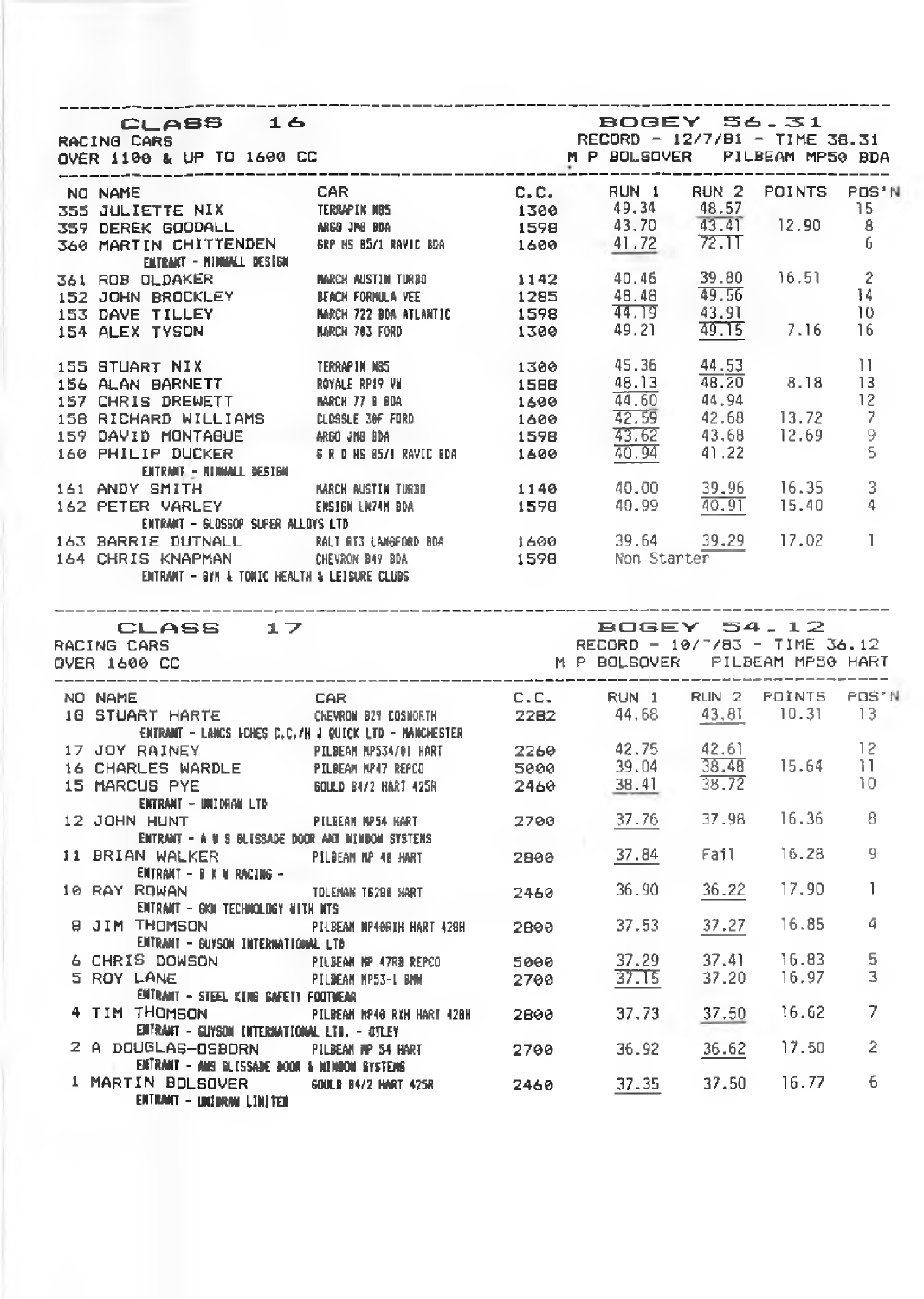| CLASS<br>JOWETT CAR CLUB                         | 1 <sub>B</sub> |      | <b>BOGEY 65.07</b><br>RECORD - $14/7/85$ - TIME 56.38<br><b>G MCAULEY</b> |       | JOWETT JUPITER |       |
|--------------------------------------------------|----------------|------|---------------------------------------------------------------------------|-------|----------------|-------|
| NO NAME                                          | CAR            | C.C. | RUN 1                                                                     | RUN 2 | POINTS         | POS'N |
| 166 MALCOLM DLIVER<br>ENTRANT - JONETT CAR CLUB  | JONETT JUPITER | 1485 | 62.93                                                                     | 62.20 |                |       |
| 167 MICHAEL CHEVERS<br>ENTRANT - JONETT CAR CLUB | JONETT JUPITER | 1486 | Non Starter                                                               |       |                |       |
| 168 MIKE SMAILES<br>ENTRANT - JONETT CAR CLUB    | JONETT JUPITER | 1486 | 57.02                                                                     | 70.54 |                |       |
| 169 GEOFF MCAULEY<br>ENTRANT - JONETT CAR CLUB   | JOWETT JUPITER | 1486 | 56.14                                                                     | 56.17 |                |       |

## HAREWOOD HILL CLIMB CHAMPIONSHIP F.T.D. AWARDS SERIES

TOP TEH RUN OFF

| No.                                    | Name                                                                                                         | 1st Run                                                            | 2nd Run |
|----------------------------------------|--------------------------------------------------------------------------------------------------------------|--------------------------------------------------------------------|---------|
| 130                                    | JOHN LAMBERT                                                                                                 | 37.93                                                              | 38.21.  |
| 11                                     | BRIAN WALKER                                                                                                 | 37.96                                                              | 37.73   |
| 12                                     | JOHN HUNT                                                                                                    | 37.15                                                              | Fail    |
| 4                                      | TIM THOMSON                                                                                                  | 36.96                                                              | 37.70   |
| $\mathbb{I}$                           | MARTIN BOLSOVER                                                                                              | 36.51                                                              | 36.69   |
| 6                                      | CHRIS DOWSON                                                                                                 | a an<br>37.49                                                      | 38.14   |
| 8                                      | JIM THOMSON                                                                                                  | Fail                                                               | 37.50   |
| 5                                      | ROY LANE                                                                                                     | 36.73                                                              | 36.57   |
| 2                                      | ALISTER DOUGLAS-OSBORN                                                                                       | 36.72                                                              | Retired |
| 10                                     | RAY ROWAN                                                                                                    | 35.68                                                              | Fail    |
|                                        | B.A.R.C. HILLCLIMB CHAMPIONSHIP 1985                                                                         |                                                                    |         |
| 1.<br>2.<br>3.<br>4.<br>5.<br>6.<br>7. | <b>GRAHAM OATES</b><br>JOHN ISTEAD<br>DAVE GILBERT<br>NIGEL CLEGG<br>IAN WEARDEN<br>MIKE KERR<br>DAVID GRACE | 138.58<br>135.14<br>132.12<br>129.64<br>128.99<br>127.45<br>122.43 |         |

SUBJECT TO CONFIRMATION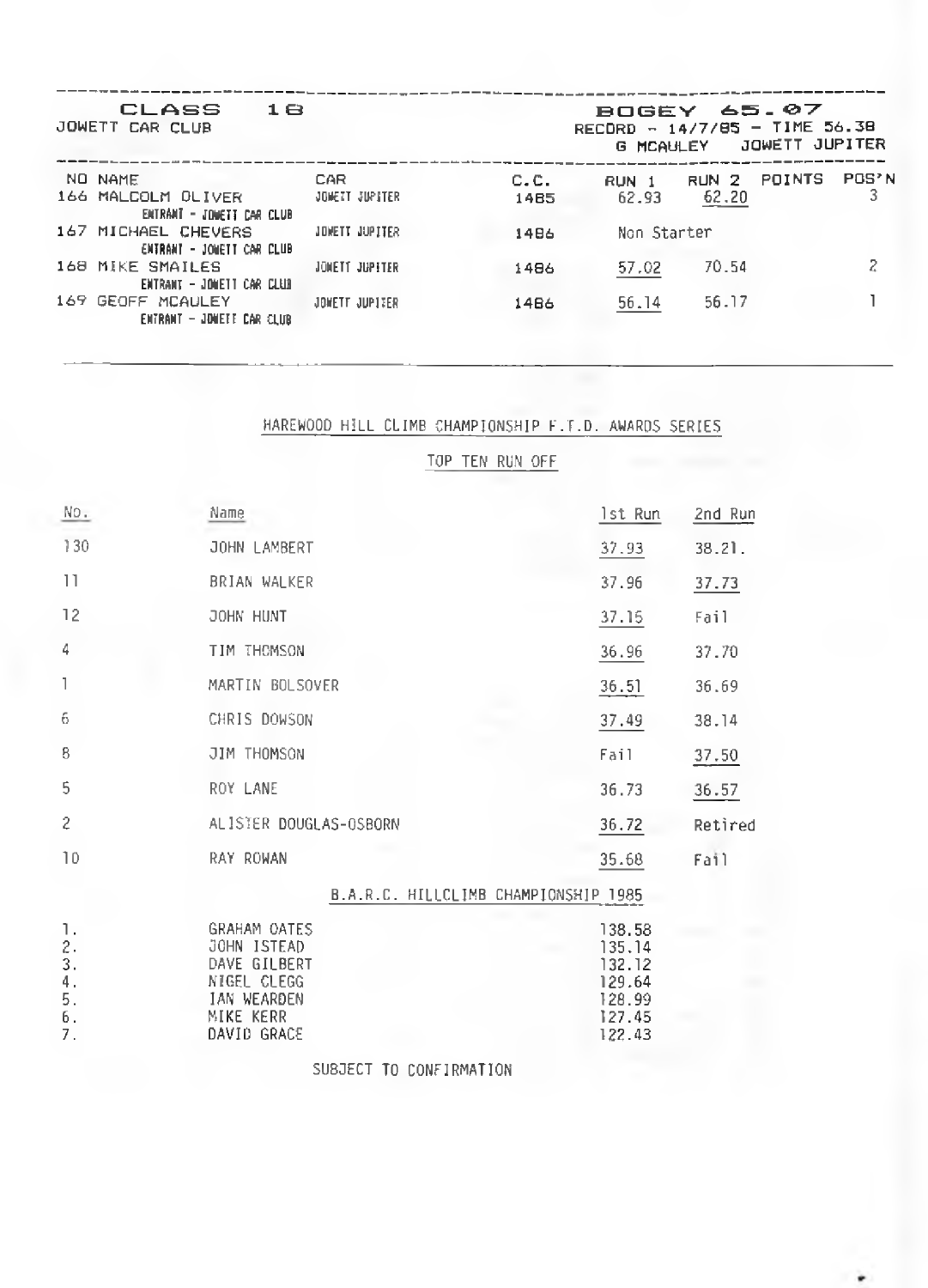| <b>BRITISH AUTOMOBILE RACING CLUB</b>         | YORKSHIRE CENTRE                                          |                                                                                                           |
|-----------------------------------------------|-----------------------------------------------------------|-----------------------------------------------------------------------------------------------------------|
|                                               | <b>SPEED CLIMB</b><br>MEETING AWARDS 29th. SEPTEMBER 1985 |                                                                                                           |
| F. T. DThe Mike Wilson Trophy and $C150$      |                                                           | 35.68<br>RAY ROWAN<br>36.57                                                                               |
|                                               | CLASS ANARDE                                              |                                                                                                           |
| Class 1st $(E25)$                             | 2nd $(L18)$                                               | 3rd(515)                                                                                                  |
| $(\mathcal{L}_{18})$<br>1                     |                                                           |                                                                                                           |
| DAVE GILBERT<br>$\overline{c}$<br>NIGEL CLEGG | NICKY PORTER                                              | NEIL TURNER                                                                                               |
| 3<br>PAUL SIMSON                              | MIKE KERR                                                 |                                                                                                           |
| 4<br>DAVE WHITEHEAD                           | MARC CRAMER                                               | LYNNE WHITEHEAD                                                                                           |
| $(\ell\pi)$<br>5<br>BOB CLAXTON               |                                                           |                                                                                                           |
| 6<br>JOHN GURNALL _____                       | BRIAN KENYON                                              | PAT KENYON                                                                                                |
| 7<br>GRAHAM OATES                             | DES RICHARDSON                                            |                                                                                                           |
| 8<br>JOHN YARDLEY                             |                                                           |                                                                                                           |
| 9<br>$BOB$ DAYSON $\ldots$                    | MARCUS PYE                                                | PAUL TURNER                                                                                               |
| 10<br>KEN SNATLHAM                            | <b>TONY BANCROFT</b>                                      | DAVE PARR                                                                                                 |
| 11B<br>RICHARD NEIHERWOOD                     |                                                           |                                                                                                           |
| 11A<br>DAVID GRACE                            | PETER HARPER                                              | KENNY ALLEN                                                                                               |
| 12.                                           | ROGER GREGORY                                             | $(k_{10})$<br>ALLAN WARBURION                                                                             |
| 13                                            | <u>__JIM_ROBINSON___</u>                                  |                                                                                                           |
| 14.<br>ALAN STRINGER                          | DAVE PICKSTONE                                            | BOB CARILEDGE                                                                                             |
| 15<br>RICHARD HOMER                           | $\_$ JOHN CORBYN                                          |                                                                                                           |
| 16<br><b>BARRIE DUINALLY</b>                  | ROB OLDAKER                                               | ANDY SMITH                                                                                                |
| 17                                            | A. D. OSBORN                                              | $(\ell_{10})$<br><b>+TH PFTFR VARLEY</b>                                                                  |
| 18<br>GEOEF MCAULEY                           |                                                           |                                                                                                           |
|                                               |                                                           |                                                                                                           |
| Marshals' Draw                                |                                                           | Class Record Plagues:                                                                                     |
| Whisky:<br>J. KYLE GIBSON                     |                                                           | Tlass   DAVE GILBERT<br>49.02                                                                             |
| Sherry:<br>P. POCKLINGTON                     |                                                           | 46.27<br>NIGEL CLEGG<br>2<br>DAVE WHITEHEAD 42.13<br>4                                                    |
| Malt Whisky :<br>R. FROST                     |                                                           | 7 GRAHAM OATES 44.80                                                                                      |
| Class Records:                                |                                                           | 41.49<br>9 BOB DAYSON<br>10 KEN SNAILHAM . 40.93                                                          |
| 56.14<br>Class 18 ; G. McAuley                |                                                           | 118 RICHARD NETHERWOOD 44.40                                                                              |
| Outright Hill Record: R. Rowan 35.68          |                                                           | 11A DAVID GRACE<br>38.58<br>12 BILL WOOD<br>39.37<br>13 JOHN LAMBERT<br>38.04<br>43.99<br>15A JOHN CORBYN |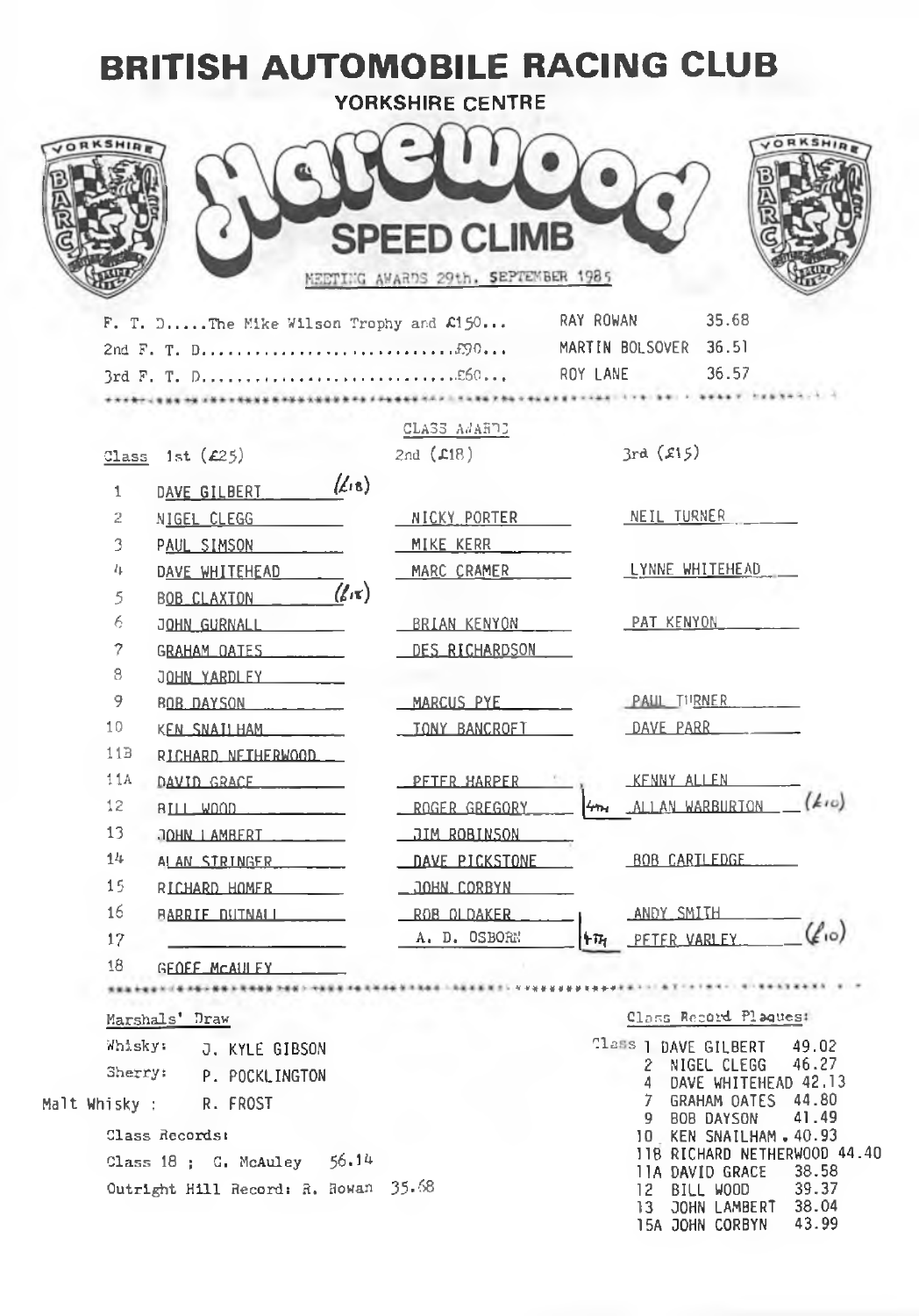# BRITISH AUTOMOBILE RACING CLUB

**YORKSHIRE CENTRE**







| FINAL POSITIONS                     |                |       |
|-------------------------------------|----------------|-------|
| 1stThe Clen Garnett Trophy and £400 | David Grace    | 92.49 |
|                                     | . John Cornall | 91,57 |
|                                     | Feter Harper   | 91.14 |
|                                     | Brian Kenvon   | 90.43 |
|                                     | Graham Oates   | 89.85 |
|                                     | Nigel Clegg    | 88.24 |
|                                     | Dave Whitehead | 87.40 |
|                                     | Bill Wood      | 87.05 |
|                                     | Hicky Porter   | 86.94 |
|                                     | Mike Kerr      | 85.73 |

#### 1985 HAREWOOD F.T.D. AWARDS SERIES

#### FINAL POSITIONS

| 1stThe Wilson Trophy and2250 | Tim Thomson  | -35. |
|------------------------------|--------------|------|
|                              | David Grace  | -34  |
|                              | Peter Harper | - 30 |
|                              | Bill Wood    | -22. |
|                              |              |      |

#### HARBWOOD ANNUAL AWARDS

| The Yorkshire Post Trophy R. Rowan      | 35.68   |
|-----------------------------------------|---------|
| The Jack Farrar Trophy T.D.F. Thomson   | 36,36   |
| The Richard Sutherland Trophy B. Kenyon | 90.43   |
| The Scrutineers Trophy G. Howarth       |         |
| The Wallace Arnold Trophy P.D. Simson   | 44.36   |
| The Total Trophy N. Clegg               | $+0.79$ |
| The Arnold Burton Trophy D.A. Grace     | 103.37  |
| The Appleyard Group Trophy P. Garland   | 43.86   |
| The Ford Woodhead Trophy A.J. Stringer  | 44.34   |
| The John Bindloss Memorial Trophy,      |         |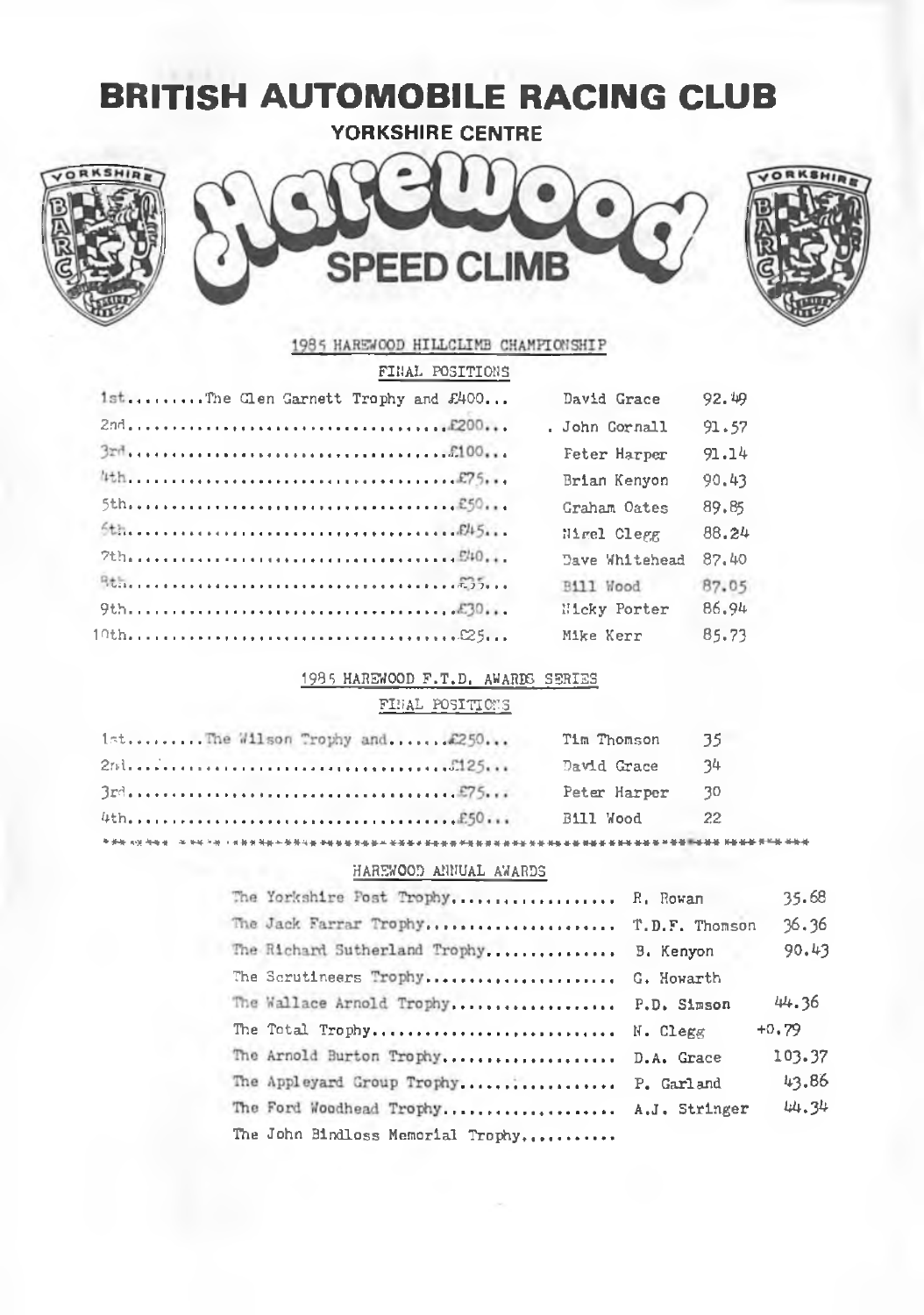## 1985 HAREWOOD HILLCLIMB CHAMPIONSHIP

|                |                                                                                                                                                                                                                                                             | FINAL POSITIONS.                  |                         |                |                |                |                |
|----------------|-------------------------------------------------------------------------------------------------------------------------------------------------------------------------------------------------------------------------------------------------------------|-----------------------------------|-------------------------|----------------|----------------|----------------|----------------|
|                | Posn Name                                                                                                                                                                                                                                                   | 07/04                             | 12/05 02/06 14/07 18/08 |                |                | 29/09          | Total          |
| $\mathbf{1}$   | David Grace                                                                                                                                                                                                                                                 | $(10.98)$ 18.85                   | 17.57                   | 19.00          | 17.79          | 19.28          | 92.49<br>v.    |
| 2              | John Gornall                                                                                                                                                                                                                                                | $(14.43)$ 18.22                   | 18.26                   | 17.94          | 17.86          | 18.74          | 91,57<br>m.    |
| 3              | Peter Harper                                                                                                                                                                                                                                                | $(9.58)$ 18.93                    | 18.23                   | 18.59          | 16.75          | 18.64          | 91.14          |
| 4              | Brian Kenyon                                                                                                                                                                                                                                                | 0.00<br>18.51                     | 16.06                   | 18.31          | 16.82          | 18.73          | 90.43          |
| $\frac{5}{6}$  | Graham Oates                                                                                                                                                                                                                                                | $(11.88)$ 18.27                   | 18.08                   | 17.65          | 17.40          | 18.45          | 89.85          |
| $\overline{a}$ | Nigel Clegg<br>Dave Whitehead                                                                                                                                                                                                                               | $(13.37)$ 17.81                   | 17.71                   | 17,97          | 15.96          | 15.79          | 88.24          |
| 8              |                                                                                                                                                                                                                                                             | $0,00$ 17.59                      | 17.66<br>17.24          | 17.24<br>17.53 | 16,41<br>16.22 | 18,50<br>18,09 | 87.40<br>87.05 |
| 9              | Bill Wood                                                                                                                                                                                                                                                   | $(11.59)$ 17.97<br>14.62<br>18.36 | 17.70                   | 17.67          | 0.00           | 18.59          | 86.94          |
| 10             | Nicky Porter<br>Mike Kerr                                                                                                                                                                                                                                   | $(9.77)$ 17.29                    | 17.31                   | 17.55          | 15.73          | 17.85          | 95.73          |
| 11             | Bob Cartledge                                                                                                                                                                                                                                               | 16.84<br>0.00                     | 16.90                   | 16,88          | 16.13          | 17,12          | 83.87          |
| 12             |                                                                                                                                                                                                                                                             |                                   |                         | 17.72          | 14,46          | 18,27          | 83.73          |
| 13             |                                                                                                                                                                                                                                                             |                                   |                         | 16.81          | 14.39          | 17.97          | 83.59          |
| 14             |                                                                                                                                                                                                                                                             |                                   |                         | 17.56          | 15.93          |                | 18.03 83.53    |
| 15             |                                                                                                                                                                                                                                                             |                                   |                         | 17.61          | 13.64          | 17.16          | 82.69          |
| 16             |                                                                                                                                                                                                                                                             |                                   |                         | 0.00           | 15.58          | 17.12          | 82.57          |
| 17             |                                                                                                                                                                                                                                                             |                                   |                         | 0.00           | 17,18          | 18.22          | 51.77          |
| 18             |                                                                                                                                                                                                                                                             |                                   |                         | 16.59          | 14,26          | 17.53          | B1.65          |
| 19             |                                                                                                                                                                                                                                                             |                                   |                         | 16.39          | 13.54          | 16.77          | 80.37          |
| 20             |                                                                                                                                                                                                                                                             |                                   |                         | 16.04          | 13.98          | 16, 55         | 79.48          |
| 21             |                                                                                                                                                                                                                                                             |                                   |                         | 15.76          | 15.25          | 17.02          | 78.76          |
| 22             |                                                                                                                                                                                                                                                             |                                   |                         | 0.00           | 15.56          | 16.98          | 77.06          |
| 23             |                                                                                                                                                                                                                                                             |                                   |                         | 17.28          | 9.64           | 17,62          | 76.96          |
| 24<br>25       |                                                                                                                                                                                                                                                             |                                   |                         | 17.24          | 10.28          | 16.62<br>17.14 | 76.33<br>76.96 |
| 26             | ike $k_{ex.}$<br>ob Cartledge<br>11an Warburton<br>Aul Sinson<br>Dave Pickstone<br>Pat Kenyon<br>Pat Kenyon<br>Neil Turner<br>13.98 18.90 17.59<br>Alan Stringer<br>Bobby Fryers<br>(8.74) 16.70 16.58<br>Ian Wearden<br>Michael Radigan<br>(11.71) 17.26 1 |                                   |                         | 16.72<br>14,84 | 0.00<br>15.65  | 16.12          | 74.75          |
| 27             |                                                                                                                                                                                                                                                             |                                   |                         | 13,39          | 14.55          | 15.63          | 74.67          |
| 28             |                                                                                                                                                                                                                                                             |                                   |                         | 14.54          | 13,92          | 14.71          | 74.22          |
| 29             |                                                                                                                                                                                                                                                             |                                   |                         | - 15.40        | 13.36          | 15.40          | 72.64          |
| 30             |                                                                                                                                                                                                                                                             |                                   |                         | 13.66          | 12.91          | 15.15          | 72.13          |
| 31             |                                                                                                                                                                                                                                                             |                                   |                         | 13.64          | 14.12          | 15.60          | 71.92          |
| 32             |                                                                                                                                                                                                                                                             |                                   |                         | 14,92          | 11.98          | 15.46          | 71.43          |
| 33             |                                                                                                                                                                                                                                                             |                                   |                         | 18,33          | 0.00           | 15.64          | 70.44          |
| 34             |                                                                                                                                                                                                                                                             |                                   |                         | 17.34          | 17.06          | 19.87          | 70.15          |
| 35<br>36       |                                                                                                                                                                                                                                                             |                                   |                         | 17.06          | 0.00           |                | 18.16 69.10    |
| 37             |                                                                                                                                                                                                                                                             |                                   |                         | 16.44<br>14,12 | 0.00<br>11.39  | 17.73<br>15.88 | 68.85<br>68.18 |
| 38             |                                                                                                                                                                                                                                                             |                                   |                         | 17.43          | 15.27          | 18.68          | 68.02          |
| 39             | Bob Prest                                                                                                                                                                                                                                                   | 0.00<br>0.00                      | 16.52                   | 16.39          | 15.88          | 17.38          | 66.17          |
| 40             | John Smith                                                                                                                                                                                                                                                  | 0.00<br>12.85                     | 13.48                   | 12.53          | 11.73          |                | 15.01 65.60    |
| 41             | Peter Green                                                                                                                                                                                                                                                 | $(4.29)$ 12.82                    | 12.38                   | 13.83          | 12.04          |                | $14.27$ 65.34  |
| 42             | Neil Jackson                                                                                                                                                                                                                                                | 13.83<br>18.07                    | 17.30                   | 0,00           | 15.85          |                | 0.00 65.05     |
| 43             | Haydn Spedding                                                                                                                                                                                                                                              | $(6.56)$ 14.00                    | 12.48                   | 13.52          | 10.40          | 14.18          | 64.58          |
| 44             | Rob Welch                                                                                                                                                                                                                                                   | 0.00<br>15.68                     | 0.00                    | 15.94          | 14.48          | 16.33          | 62.43          |
| 45             | Allan Staniforth                                                                                                                                                                                                                                            | 4.87<br>14.97                     | 14.51                   | 15.12          | 13,40          | 0.00           | 61.87          |
| 46             | Joe Ward                                                                                                                                                                                                                                                    | 0.00<br>15.93                     | 14.90                   | 0.00           | 14.66          | 15.95          | 61.44          |
| 47             | Bob Needham                                                                                                                                                                                                                                                 | (5.43) 11.75                      | 12.56                   | 12.56          | 10.35          | 12.84          | 60.06          |
| 48             | Bob Campbell                                                                                                                                                                                                                                                | 0,00<br>15.59                     | 14,33                   | 15.45          | 14.34          | 0.00           | 59.71          |
| 49             | Chris Mason                                                                                                                                                                                                                                                 | $(5.41)$ 12.36                    | 12.29                   | 11.53          | 11.16          | 12.37          | 59.71          |
| 50             | John Swift                                                                                                                                                                                                                                                  | 0.00 14.95                        | 15.42                   | 0.00           | 13.83<br>0.00  | 14.80<br>0.00  | 59.00<br>58.70 |
| 51<br>52       | George Swinbourne<br>Ian Carpenter                                                                                                                                                                                                                          | 11.12<br>15.84<br>12.44           | 15.83<br>0.00           | 15.91<br>12.62 | 11.66          | 16.03          | 58.37          |
| 53             | Trevor Dutnall                                                                                                                                                                                                                                              | 5.62<br>16,60<br>8.19             | 16.67                   | 0.00           | 0.00           | 16.76          | 58.22          |
| 54             | Bill Owen                                                                                                                                                                                                                                                   | $(7.39)$ 11.76                    | 12.64                   | 11.04          | 8.65           | 13.30          | 57,39          |
| 55             | John Gartside                                                                                                                                                                                                                                               | 0.00<br>13.87                     | 14.21                   | 0.00           | 12.38          | 14.19          | 54.65          |
|                |                                                                                                                                                                                                                                                             |                                   |                         |                |                |                |                |
|                |                                                                                                                                                                                                                                                             |                                   |                         |                |                |                |                |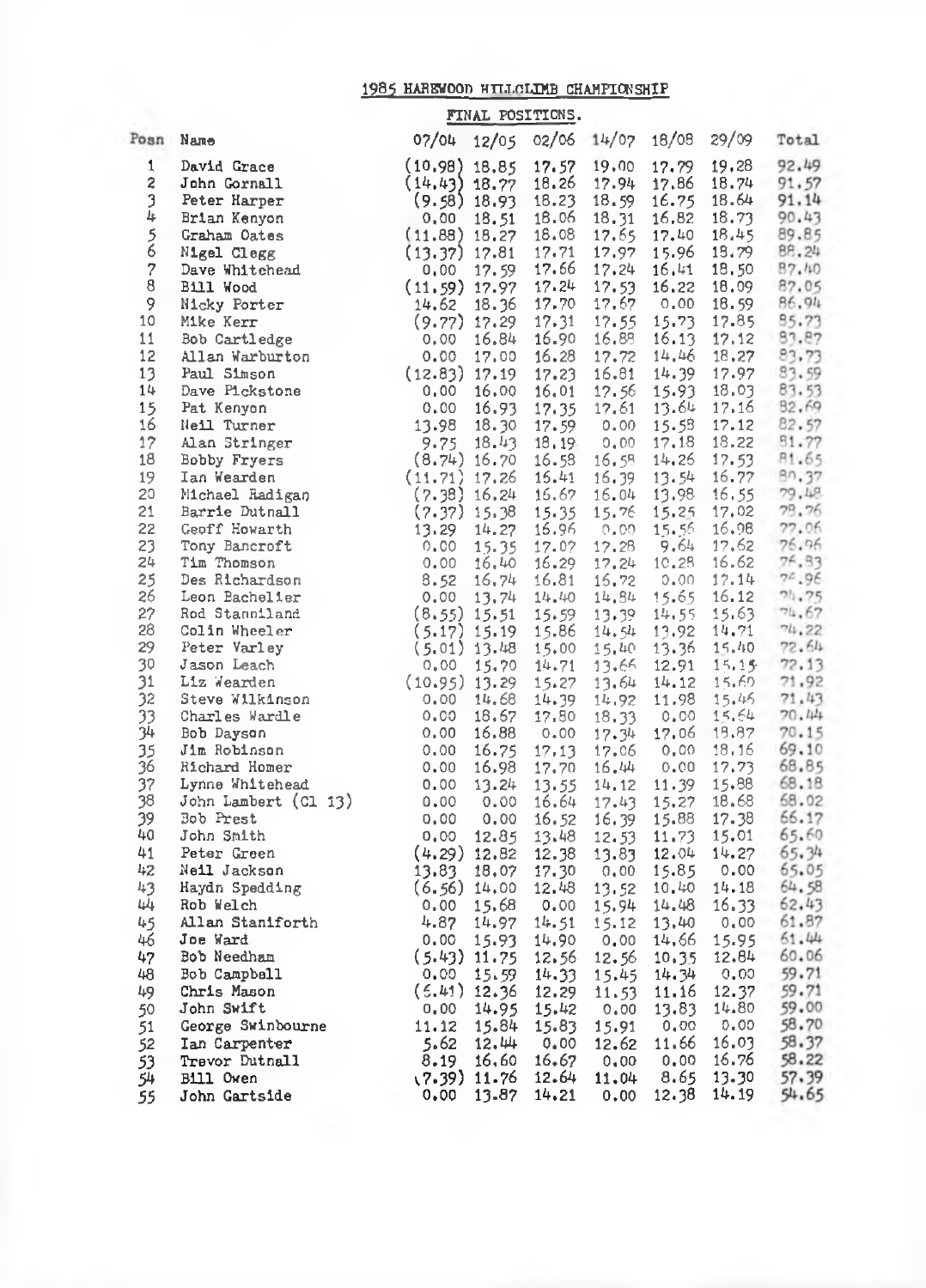| 10SM     | $\sim$ ame                      |                               |                        | $07/2h$ $12/25$ $02/25$ $1h/22$ $15/08$ 29/09 |                           |                    |                                     | Total                                                         |
|----------|---------------------------------|-------------------------------|------------------------|-----------------------------------------------|---------------------------|--------------------|-------------------------------------|---------------------------------------------------------------|
| 56       | John Bateman                    |                               |                        | $9.00 - 12.55 - 0.00 - 14.58$                 |                           | 12.21              | 14.79                               | 54.46                                                         |
| 57       | Nor. Gerrard                    | 8.75                          |                        | 16.16 16.49 0.00                              |                           | 13.09              |                                     | $0.00$ $54.39$                                                |
| 58       | John Istead                     | $0.00 -$                      |                        | $0.00 - 17.03$                                | 17.72                     | 0.00               | 17.84                               | 53.49                                                         |
| 59       | Mike McDermott                  |                               |                        | $2.00$ 12.69 $14.17$ 13.41                    |                           | 11.18              |                                     | $0.00$ $51.74$                                                |
| 60       | Richard Metherwood              |                               |                        | $1.97$ 9.46 0.00                              |                           | 13.69 11.36        |                                     | 14.46 50.94                                                   |
| 61       | <b>Eryl Davies</b>              | 0.00                          |                        | $15.52 \quad 16.29$                           | 17.57                     | 0.00               | 0.00                                | 50.38                                                         |
| 62       | Tim .eill                       | 2.41                          |                        | 11.71 12.06                                   |                           | $12.19$ $10.61$    | 0.00                                | 48.99                                                         |
| 63       | Ray Harper                      | 7,00                          | 0.00                   | 0.00                                          | 15.46                     | 15.53              |                                     | 16.98 48.97                                                   |
| 64       | Charlie Saunders                | 0.00                          |                        | $0.01$ 12.52 12.58                            |                           |                    | $10.07$ 13.49                       | 48.66                                                         |
| 65       | Derek Goodall                   | 0.00                          |                        | $11.22 - 2.00$                                | 13.58                     | 10.12              | 12.90                               | 47.82                                                         |
| 66       | Rob Sinclair                    | 0.00                          |                        | $12.29$ $12.46$                               | 0.00                      | 10.18              |                                     | 12.52 47.36                                                   |
| 67       | Bev Fawkes                      | $0.00 -$                      |                        | $0.09 - 11.74 - 10.72$                        |                           | 10.57              |                                     | 14,28 47.31                                                   |
| 68       | Tony Birch                      |                               |                        | $7.12$ 13.57 13.32                            |                           | $0.00$ 12.72       |                                     | 0.00 46.73                                                    |
| 69       | Brian Walker                    |                               | $0.00 - 0.00$          | 0,00                                          | 15.54                     | 14.83              |                                     | 16.28 46.65                                                   |
| 70       | Jim Thomson                     |                               | $0.00 \quad 15.31$     | 0.00                                          | $0.00 -$                  | 14.41              |                                     | 16.85 46.57                                                   |
| 71       | Chris Hart                      |                               |                        | 5.58 13.03 13.89                              | 12.01                     |                    | $0.00 - 0.00$                       | 44.41                                                         |
| 72       | Brian Lee                       | 0,00                          |                        | $0.00$ $0.00$ $14.74$ $14.21$                 |                           |                    |                                     | 14.26 43.21                                                   |
| 73       | Alex Graham                     | 9.05                          |                        | 0.00 0.00 16.96                               |                           |                    |                                     | $0.00$ 16.83 42.84                                            |
| 74       | Steve Owen                      | 2,04                          |                        | $0.01$ 9.21                                   | 10.42                     |                    |                                     | 9.04 10.72 41.43                                              |
| 75       | Wigel Ellis                     | - 5.40                        |                        | 11.22 0.00                                    | 9.82                      | 0.00               |                                     | 13.10 39.54                                                   |
| 76       | Richard Williams                |                               | 0.00 0.00              | $0.00$ $12.42$ $12.21$                        |                           |                    | 13.72                               | 38.35                                                         |
| 77       | Mark Forster                    |                               |                        | $0.00$ $0.00$ $12.40$ $13.30$ $12.01$         |                           |                    | 0.00                                | 37.71                                                         |
| 78       | John Metherwood                 | 1.83                          |                        | 9.06 8.47                                     |                           | $8.12 \t 0.00$     | 9.35                                | 36.83                                                         |
| 79<br>80 | John Yardley                    | 0.00                          | $0.00$ 11.36           |                                               | $0.00$ 10.14              |                    | 0.00 10.14 15.01<br>9.79 5.75 10.31 | 36.51                                                         |
| 81       | Archie Inglis                   | 1.33                          |                        | $9.91 - 0.00$                                 |                           |                    |                                     | 35.99                                                         |
| 82       | David Montague                  | 0.00                          |                        | $10.16$ $0.00$ $12.53$                        |                           | 0.00               | 12.69                               | 35.38                                                         |
| 83       | higel doscoe<br>Geoff Ainsworth | 0.00                          | 10.87                  | $0.00$ $10.41$ $0.00$ $10.79$                 |                           |                    | 14.15                               | 35.35                                                         |
| $84 -$   | Sarah Hutchinson                |                               | 0.00636                | 0,00                                          | $0.00$ 10.79              |                    | 13.54                               | 35.20                                                         |
| 85       | Grayam Barnes                   |                               |                        | 7.00<br>$0.00$ 11.11 12.54                    | 7.63                      | 5.83               | 0.00                                | 8.36 35.18                                                    |
| 86       | Peter Kaye                      | 0,00                          |                        | $0.00$ $0.00$ $18.47$ $16.41$                 |                           | $0.00 \quad 11.36$ | 0.00                                | 35.01<br>34.88                                                |
| 87       | Bob Claxton                     | 5.83                          |                        | $0.00$ $0.00$ $14.42$                         |                           | 0.00               |                                     |                                                               |
| 88       | Tony Hall                       | 0,00                          |                        |                                               |                           |                    |                                     | $14.41$ $34.66$<br>8.77 $34.32$<br>17.50 $34.30$              |
| 89       | Alister Douglas-Osborn 0.00     |                               |                        | 8.06 7.98 9.51 0.00<br>0.00 0.00 14.80 0.00   |                           |                    | 17.50                               |                                                               |
| 90       | John Burrell                    |                               | $4.77$ $14.64$ $14.64$ |                                               |                           | 0,00 0,00          | 0.00                                | 34.05                                                         |
| 91       | Feter Speakman                  |                               |                        | 5.98 13.79 0.00 14.27 0.00                    |                           |                    | 0.00                                | 34.04                                                         |
| 92       | Ronnie Graik                    | 0.00 6.80 0.00 9.17 7.35 9.65 |                        |                                               |                           |                    |                                     | 32.97                                                         |
| 93       | Paul Tankard                    | $-0.00$                       |                        | $0.00$ $0.00$ $16.89$ $15.89$                 |                           |                    | 0.00                                | 32.78                                                         |
| 94       | Redvers Arnold                  | 0,00                          |                        | $0.00$ 16.92 $0.00$                           |                           | 15.93              | 0.00                                | 32.75                                                         |
| 95       | John Fringle                    | 3.57                          | 0.00111.53             |                                               |                           |                    | $0.00$ $2.62$ $10.44$               | 32.16                                                         |
| 96       | George Tatham                   |                               |                        | $2.59$ $14.42$ $13.76$                        | $0.00 - 0.00$             |                    | 0.00                                | 31.07                                                         |
| 97       | John Hunt                       | . N.N                         |                        | $0.00$ $0.00$ $14.49$ $0.00$ $16.36$          |                           |                    |                                     | 30.85                                                         |
| 98       | Ron Birkett                     | 0.00                          |                        |                                               |                           |                    |                                     | 0.00 15.90 0.00 14.55 0.00 30.45                              |
| 99       | Ian Fidoe                       |                               |                        |                                               |                           |                    |                                     | $0.00$ $14.45$ $0.00$ $15.76$ $0.00$ $0.00$ $30.21$           |
| 100      | Carl Stone                      |                               |                        | $11.03$ $18.00$ $0.00$                        | 0.00                      |                    | $0.00 - 0.00$                       | 29.03                                                         |
| 101      | John Corbyn                     |                               |                        | $0.00$ $0.00$ $0.00$ $13.80$ $0.00$ $14.83$   |                           |                    |                                     | 28.63                                                         |
| 102      | David Fark                      | C.OO                          |                        | 0,0000000                                     |                           |                    | $0.20$ $12.27$ $16.30$              | 28.57                                                         |
| 103      | Nark Walewski                   | 0.00                          | $C_*$ 60 $C_*$ 30      |                                               | 0.00                      | 13.11              |                                     | 15.32 28.43                                                   |
| 104      | Colin Elstrop                   |                               | 4,36 0,00              |                                               | $0.00 - 11.79$            |                    |                                     | $0.00$ 11.73 27.87                                            |
| 105      | Clare Staniforth                | 0.00                          |                        |                                               |                           |                    |                                     | $11.99$ 0.00 11.75 0.00 11.75 27.58                           |
| 106      | Charles Clarke                  | - 0.00                        | $-10.67$               | $-0.00$                                       |                           |                    |                                     | $1.00$ $6.54$ $10.09$ $27.30$<br>$7.88$ $0.00$ $8.85$ $26.09$ |
| 107      | David Hutchinson                | -0.00                         | $-0.00$                | 9.35                                          | 7.99                      |                    |                                     |                                                               |
| 108      | Steve Allen                     | 0.90                          | $C = CC$               | $\mathcal{Q}^1$ at .                          |                           | 13.22 11.96        |                                     | $0.00 - 25.18$                                                |
| 109      | Tony Bridgen                    | $\mathbb{Z}^n$ on             |                        | $-2,00-12,20$                                 |                           |                    | $7.00 - 9.00 - 12.55$               | 24.96                                                         |
| 110      | Paul Goldman                    |                               | $0.09 - 0.00 - 12.77$  |                                               |                           |                    | $0.00 - 0.00 - 11.85$               | 24.62                                                         |
| 111      | Alan Pewton                     | 7.90                          | 16.72                  | $-2+0n$                                       | ning i                    |                    | $-7.00 - 0.00$                      | 24.62                                                         |
| 112      | Roy Stone                       | 10, 10                        | 13.61                  | 0,00                                          | F. 30                     |                    | $0.00 - 0.00$                       | 23.71                                                         |
| 113      | Hike Bainbridge                 | 0.75                          |                        | $12.49 - 0.02$                                |                           | h, mn 15, 47 0.00  |                                     | 23.16                                                         |
| 114      | Alex Tyson                      | $-2+00$                       | $-2.32$                | $P_*23$                                       | $^{\circ}$ . $^{\circ}$ o |                    | 0.007.15                            | 22.77                                                         |
| 115      | Ian Scott                       | 0.00                          | 0,00                   | くっし                                           | 0,00                      | 7,95               | 9,53                                | 22.50                                                         |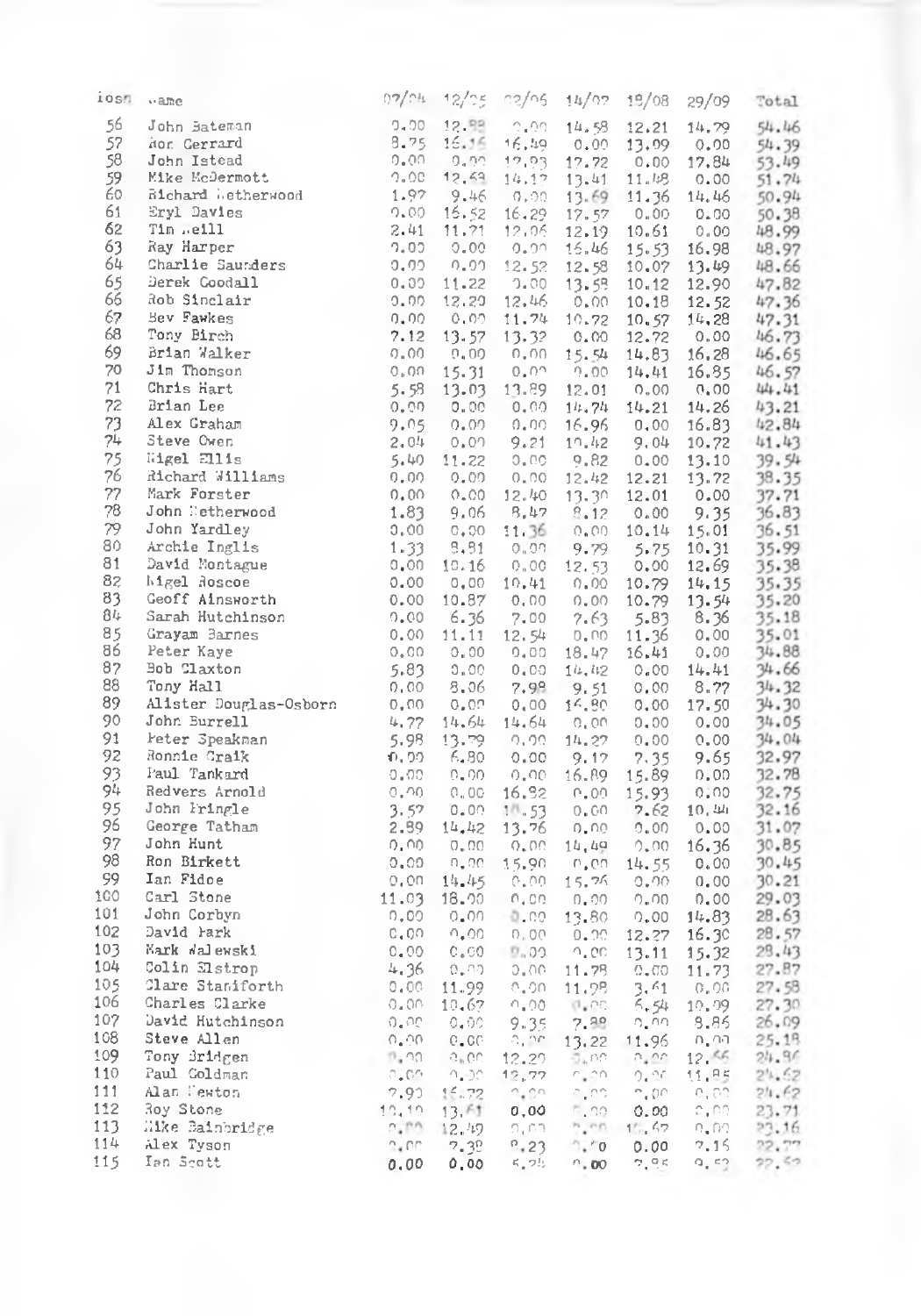| Posn Name  |                                                                                                                                                                                                                                                             |      |                                   |               | 07/04 12/05 02/06 14/07                          | 18/08                                                                     | $29/09$ Total                                   |                       |
|------------|-------------------------------------------------------------------------------------------------------------------------------------------------------------------------------------------------------------------------------------------------------------|------|-----------------------------------|---------------|--------------------------------------------------|---------------------------------------------------------------------------|-------------------------------------------------|-----------------------|
| 116        | Richard Anderson                                                                                                                                                                                                                                            | 0.00 | 11.63                             | 10.97         | 0.00                                             |                                                                           | 0.00 0.00 22.60                                 |                       |
| 117        |                                                                                                                                                                                                                                                             |      |                                   | 13.58         | 0.00                                             | 9.35                                                                      | $-0.00$                                         | 21.93                 |
| 118        |                                                                                                                                                                                                                                                             |      |                                   |               | $5.43$ $8.70$                                    |                                                                           | 2.36 0.00 21.49                                 |                       |
| 119        |                                                                                                                                                                                                                                                             |      |                                   | 13.39         |                                                  |                                                                           | $0.00 - 0.00 - 0.00$                            | 21.47                 |
| 120        | John Atkinson<br>Christopher Rose<br>William Richmond<br>Phillip Ennew<br>Roger Reynolds<br>C.00 0.00<br>Roger Reynolds<br>C.00 10.96<br>Phillip Ennew<br>2.26 9.77                                                                                         |      |                                   | 10.94         |                                                  |                                                                           | $0.00$ $0.00$ $10.49$ $21.43$                   |                       |
| 121        |                                                                                                                                                                                                                                                             |      |                                   |               | 10.45 0.00 0.00                                  |                                                                           | $0.00 -$                                        | 21.11                 |
| 122        |                                                                                                                                                                                                                                                             |      |                                   |               |                                                  |                                                                           | 8.31 0.00 0.00 0.00 20.64                       |                       |
| 123        | Richard Jackson                                                                                                                                                                                                                                             | 8.27 | 12.10                             | 0,00          |                                                  |                                                                           | 0.00 0.00 0.00 20.37                            |                       |
| 124        | David Farrar                                                                                                                                                                                                                                                | 0.00 |                                   |               | 10.06 9.84 0.00 0.00                             |                                                                           | 0,00                                            | 19.90                 |
| 125        | John MacDonald<br>Marcus Pye (0.00)                                                                                                                                                                                                                         |      | 0.00                              | 9.57          | 0.00 -                                           | 9.07                                                                      | 0.00                                            | 18,60                 |
| 126        | Marcus Pye                                                                                                                                                                                                                                                  |      |                                   |               | $0.00 - 0.00 - 0.00 - 0.00$                      |                                                                           | 15.50 18.5"                                     |                       |
| 127        | Marc Cramer                                                                                                                                                                                                                                                 |      |                                   |               |                                                  |                                                                           | 15.18 18.18                                     |                       |
| 128        |                                                                                                                                                                                                                                                             |      |                                   |               |                                                  | $\circ$ vo                                                                | 17.90 17.90                                     |                       |
| 129        |                                                                                                                                                                                                                                                             |      |                                   |               |                                                  |                                                                           | 8.41 9.06 0.00 0.00 0.00 17.47                  |                       |
| 130        |                                                                                                                                                                                                                                                             |      |                                   | $0.00 - 0.00$ |                                                  | o"uu-                                                                     |                                                 | $0.00$ 17.33          |
| 131        |                                                                                                                                                                                                                                                             |      |                                   |               | $\mathbb{C}$ on                                  | C.CO                                                                      | $0.00 - 17.23$                                  |                       |
| 132        |                                                                                                                                                                                                                                                             |      |                                   |               |                                                  |                                                                           | 0.00 17.19 0.00 0.00 17.19                      |                       |
| 133        |                                                                                                                                                                                                                                                             |      |                                   |               | 2.01                                             |                                                                           | $2.1h$ $8.11$ $17.12$<br>$0.01$ $15.02$ $16.09$ |                       |
| 134        |                                                                                                                                                                                                                                                             |      |                                   |               | $C_4$ co                                         |                                                                           |                                                 |                       |
| 135        |                                                                                                                                                                                                                                                             |      |                                   |               | 0.00 0.00 0.00 15.96                             | 0.00                                                                      | $\cap_{\bullet} \in \cap$                       | 15.06                 |
| 136        | Simon Clark                                                                                                                                                                                                                                                 |      | $0.00 - 0.00 - 0.00$              |               | 16.93                                            | $\mathcal{P}_\bullet \mathcal{O} \mathcal{D}_\bullet$                     | $\alpha^*$ ou                                   | 16.93                 |
| 137        | Chris Dowson                                                                                                                                                                                                                                                | 0.00 | 0.00                              |               | $-0^{*}00^{-} - 0^{*}00^{-}$                     | $\mathcal{O}$ , $\mathcal{O}\subseteq$                                    | 16.83                                           | 16.83                 |
| 138        | Martin Polsover                                                                                                                                                                                                                                             | 0.00 | $Q_+QQ_-$                         |               | $0.90 - 0.20$                                    | $\cap$ , $\cap$                                                           |                                                 | 16.77 16.77           |
| 139        | Rob Oldaker                                                                                                                                                                                                                                                 |      |                                   |               |                                                  | $0.00 -$                                                                  | 16.51                                           | 16.51                 |
| 140        | Andy Smith                                                                                                                                                                                                                                                  |      |                                   |               | OLOG INVEST                                      |                                                                           | 16.35                                           | $+5.3<$               |
| 141        | Hartyn Griffiths<br>David Sturdy                                                                                                                                                                                                                            |      |                                   |               | $0.00$ $0.00$ $0.00$ $16.31$ $0.71$              |                                                                           |                                                 | $0.00 - 15.71$        |
| 142        | David Sturdy                                                                                                                                                                                                                                                |      | $0.00 - 0.00 - 0.00$              |               | $16.39 -$                                        | - Du CiO                                                                  | $\cap$ , $\cap$ $\cap$                          | 16.70                 |
| 143        |                                                                                                                                                                                                                                                             |      | $-0.00-0.00$                      |               | 15.2h                                            |                                                                           | $\sim 500$ $\sim 500$                           | 16.24                 |
| 144        |                                                                                                                                                                                                                                                             |      |                                   |               |                                                  | $2.41$ 4.92                                                               | 0.31                                            | 15,57                 |
| 145        |                                                                                                                                                                                                                                                             |      |                                   |               |                                                  |                                                                           | $\sim 10^{-1}$                                  | $+7.15$               |
| 146        |                                                                                                                                                                                                                                                             |      |                                   |               | $\sim$ " $\sim$ $\sim$                           | $\tilde{\mathcal{C}}$ , $\tilde{\mathcal{C}}\tilde{\mathcal{C}}$ , , ,    | $\Omega$ , $\Omega$ $\Omega$ .                  | $1 - 25$              |
| 147        |                                                                                                                                                                                                                                                             |      |                                   |               | 14.95 0.00 0.00                                  |                                                                           | $\alpha_{\rm in}$ con                           | $-1.5 - 0.0$          |
| 148        |                                                                                                                                                                                                                                                             |      |                                   |               |                                                  |                                                                           |                                                 | $0.00 - 11.56$        |
| 149        |                                                                                                                                                                                                                                                             |      |                                   |               | 11.67                                            | $-21.10$                                                                  |                                                 | してつ 10.47<br>$-19.55$ |
| 150<br>151 |                                                                                                                                                                                                                                                             |      |                                   |               | $\sigma$ , $\omega\omega$<br>$\Omega$ , $\Omega$ | $\cup^* \cup \cup$<br>6.09                                                | 18,15                                           | Fine 15, (9)          |
|            |                                                                                                                                                                                                                                                             |      |                                   |               |                                                  |                                                                           |                                                 | $11.22$ $11.22$       |
| 152<br>153 |                                                                                                                                                                                                                                                             |      |                                   |               | $0.00 - 0.00 - 0.00$                             | $\Gamma$ , $\Gamma$ 0 $\Gamma$ $\Gamma$ 0 $\Gamma$<br>$^\smallfrown$ -CC. |                                                 | $14.13 + 15.13$       |
| 154        |                                                                                                                                                                                                                                                             |      |                                   |               |                                                  |                                                                           | $\sim 500$                                      |                       |
| 155        | Bavid Surray<br>Hax Havey<br>Barry Reath<br>David Could<br>David Could<br>Cavid Could<br>Cavid Could<br>Could<br>Could C.00 15,335 0.00<br>David Could<br>Could C.00 15,335 0.00<br>Rebert Helbard<br>John Collinge<br>Alastair Cobb<br>Alastair Cobb<br>Al |      |                                   |               |                                                  | $13.81 - 1.02$                                                            | $\sim$ Unit                                     | $11.72$<br>13. P1     |
| 156        |                                                                                                                                                                                                                                                             |      |                                   |               | 2.22                                             | $\gamma_*\gamma c$                                                        |                                                 | 13.26 17.76           |
| 157        |                                                                                                                                                                                                                                                             |      |                                   |               | $\cap \, \bullet \, \cap \, \circ$               | ್ಕಾ೧೧                                                                     | 5.75                                            | 13.01                 |
| 158        | Tim King                                                                                                                                                                                                                                                    |      |                                   |               | $C$ , nu                                         | 13.29                                                                     | n 00 -                                          | 13.29                 |
| 159        | Roger Jilloughby<br>Alan Verity<br>13.19 0.00<br>Alan Barnett<br>0.00 0.00<br>0.00<br>0.00                                                                                                                                                                  |      | 0.09 0.00 0.00<br>0.00 13.23 0.00 |               | - CLOC                                           | $\cap_\alpha \cap \ominus_\alpha$ .                                       | n, ee                                           | 13.23                 |
| 160        |                                                                                                                                                                                                                                                             |      |                                   |               | $0.00 - 0.00$                                    | 0.00                                                                      | 0.00113.19                                      |                       |
| 161        |                                                                                                                                                                                                                                                             |      |                                   |               | $0.20 - 0.00$                                    |                                                                           | $3.39 - 9.18$                                   | 11.56                 |
| 162        | Steve Hogg                                                                                                                                                                                                                                                  |      | 0,00 0,00                         |               | $4.17 - 0.00$                                    | 2,11                                                                      |                                                 | 0.00 11.28            |
| 163        | Chris Woodgate                                                                                                                                                                                                                                              |      | $0.00 - 0.00$                     | 11.16         | $-2*00$                                          |                                                                           | 0.00 0.00 11.16                                 |                       |
| 164        | David Haith                                                                                                                                                                                                                                                 |      | 0.00                              | $O^+O O$      | 0.00                                             | $10.99 -$                                                                 |                                                 | $0.00 - 19.09$        |
|            | 165= Richard Andrew                                                                                                                                                                                                                                         |      | 10.91                             | 0.07          | $0.00$ .                                         |                                                                           | o ud i di du                                    | 13.91                 |
| $165 =$    | Jack Swinbourne                                                                                                                                                                                                                                             |      | 10.91                             | 0,00          | $\cap_\pi\cap\cap$ .                             | ಿ. ೧೯                                                                     | $n^*$ uu                                        | 17.91                 |
| 167        | $1c$ k Vandervell                                                                                                                                                                                                                                           |      |                                   |               | 10.55 0.00 0.00 0.00                             |                                                                           | n, on                                           | 10.55                 |
| 168        | David Gardner                                                                                                                                                                                                                                               |      |                                   | $0.00 - 0.00$ |                                                  | $0.00 - 5.36$                                                             | 5.10                                            | 17.46                 |
| 169        | Stuart Harte                                                                                                                                                                                                                                                |      | 0.00                              | 0.00          | $0.00$ .                                         | o, no                                                                     | 10.31                                           | 10.31                 |
| 170        | Derek Bridge                                                                                                                                                                                                                                                |      | $0.00 - 0.00$                     |               | 0.00                                             | 0.00                                                                      | 0.00                                            | 9,66                  |
| 171        | Paul Clapham                                                                                                                                                                                                                                                |      | 0,00 0,00 0,00                    |               | 0.00                                             | 0.00                                                                      | 9.17                                            | 9.17                  |
| 172        | Hew Dundas                                                                                                                                                                                                                                                  | 0.00 |                                   | 9,00 0.00     | C, CO                                            |                                                                           | $0,00 - 0,00$                                   | 9.00                  |
| 173        | Dave Marsh                                                                                                                                                                                                                                                  |      |                                   |               | 0.00 8.95 0.00 0.00                              |                                                                           | $0.00 - 0.00$                                   | 8.95                  |
| 174        | John Lambert (Cl 11B)                                                                                                                                                                                                                                       | 0.00 |                                   |               | $0.00 \t 0.00 \t 0.00$                           | 0.00                                                                      | 8.44                                            | 8.04                  |
| 175        | Nick Hill                                                                                                                                                                                                                                                   | 0.00 | 0.00                              | 7.97          | $0 - 00$                                         | 0.00                                                                      | 0.00                                            | 7.97                  |
|            |                                                                                                                                                                                                                                                             |      |                                   |               |                                                  |                                                                           |                                                 |                       |
|            |                                                                                                                                                                                                                                                             |      |                                   |               |                                                  |                                                                           |                                                 |                       |
|            |                                                                                                                                                                                                                                                             |      |                                   |               |                                                  |                                                                           |                                                 |                       |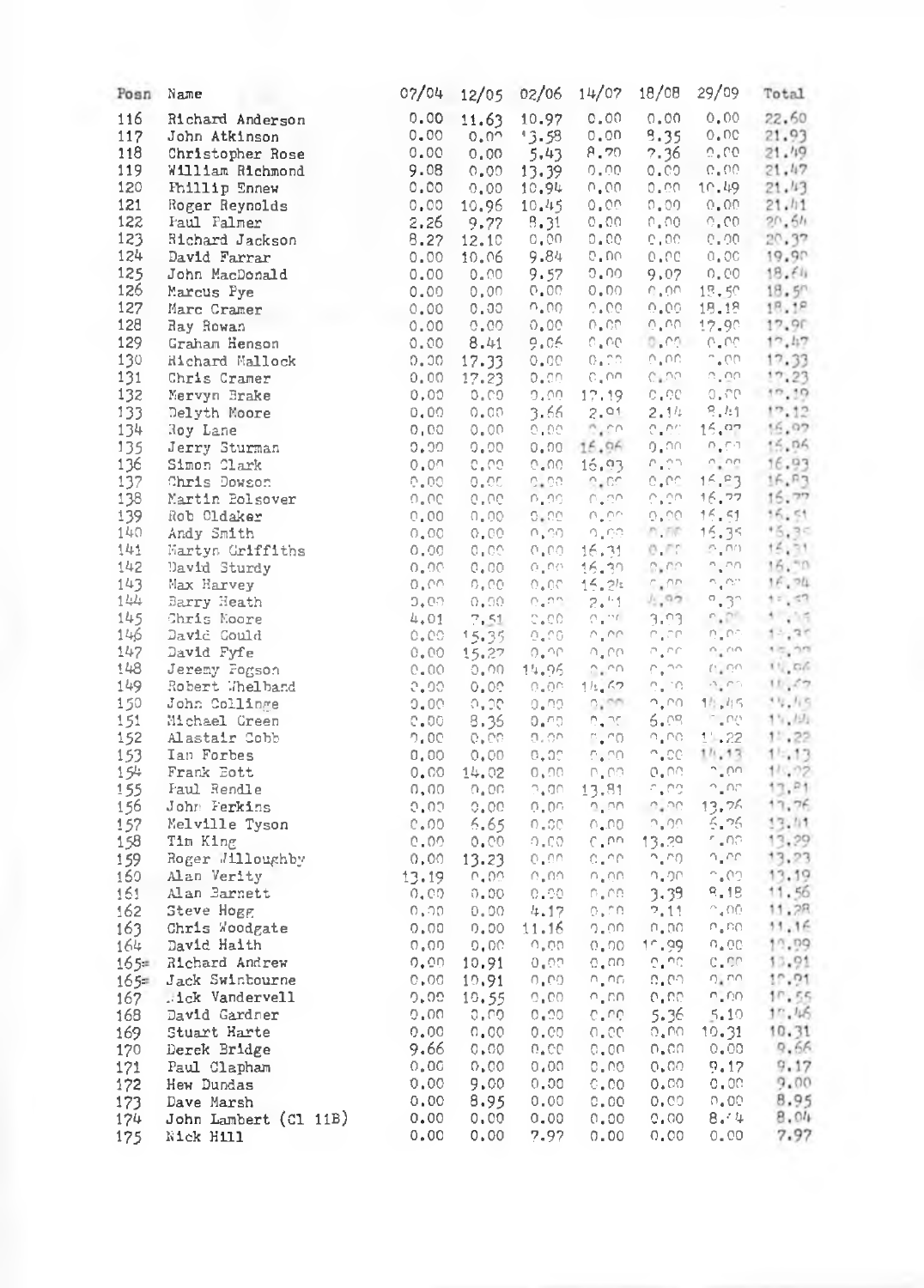| Posn | Name                  | 07/04 | 12/05 | 02/06 | 14/07 | 15/00 | 29/09 | Total |
|------|-----------------------|-------|-------|-------|-------|-------|-------|-------|
| 176  | Peter Brocklehurst    | 0.00  | 0.00  | 0.00  | 0.00  | 6.52  | 0.00  | 6.52  |
| 177  | Derek Stansfield      | 3.51  | 0,00  | 0.00  | 0.00  | 0.00  | 0.00  | 3.51  |
| 178  | Richard Bridgman      | 0.00  | 0.00  | 0.00  | 0.00  | 0,00  | 2.93  | 2.92  |
| 179  | Geoffrey Watson-Brown | 0.00  | 0.00  | 0.00  | 0.00  | 2.46  | 0.00  | 2.46  |
| 150  | Pat Donnelly          | 2.24  | 0.00  | 0.00  | 0.00  | 0.00  | 0.00  | 2.24  |
| 181  | Peter Bennison        | 0.00  | 0.00  | 1.92  | 0.00  | 0.00  | 0.00  | 1.92  |
| 182  | Nick Netherwood       | 0.00  | 0.00  | 1,73  | 0.00  | 0.00  | 0.00  | 1.73  |
| 183  | Dennis Pegg           | 0.00  | 0.00  | 0.00  | 0.00  | 0.00  | 1,18  | 1.18  |

# *<sup>K</sup>* H K M f M »«»»»«\*\*»♦ » » \*» \* »♦»« iHHUl-\* »♦\*» mnHHHHHHHHHH> ■ M ■ M H1 »» ♦ » » O i I\* \* tt \* » \* «\* « H\* ■ *\* \* \** »»»\*♦» 1985 HAREWOOD HILLCLIMB CHAMPIONSHIP F.T.D. AWARDS SERIES

| FINAL POSITIONS |                        |       |      |                |                |        |                |                |
|-----------------|------------------------|-------|------|----------------|----------------|--------|----------------|----------------|
| Posn            | Name                   | 07/04 |      | 12/05 02/06    | 14/07          | 18/08  | 29/09          | Total          |
| 1               | Tim Thomson            | --    | 9    | 10             | 10             | --     | 6              | 35             |
| $\overline{z}$  | David Grace            | 10    | 6    | 6              | 4              | 8      |                | 34             |
| $\frac{3}{4}$   | Peter Harper           | 7     | 5    | 7              | 6              |        |                | 30             |
|                 | Bill Wood              | 9     | ù    | 3              |                | 5<br>6 |                | 22             |
| 56              | Jim Thomson            |       | 7    |                | --             | 9      | 3              | 19             |
|                 | Alister Douglas-Osborn |       |      |                | 8              |        | 7              | 15             |
|                 | Charles Wardle         |       |      | 9              | 5              |        |                | 14             |
| $\frac{7}{8}$   | John Lambert           |       |      | 8              | $\mathbf{1}$   | 五      | 1              | 14             |
| 9               | Feter Kaye             |       |      |                | $\overline{c}$ | 10     |                | 12             |
| 10              | Brian Walker           |       |      |                | 3              | 7      | $\overline{c}$ | 12             |
| 11              | Barrie Dutnall         | 5     |      | 4              | an an          | 3      |                | 12             |
| 12              | Ray Rowan              |       | --   |                |                |        | 11             | 11             |
| 13              | Chris Cramer           |       | 10   | --             |                |        |                | 10             |
| 14              | Martin Bolsover        |       |      |                | $m =$          |        | 9              | 9              |
| 15              | Martyn Griffiths       |       |      |                | 9              |        |                | 9              |
| 16              | Alan Tewton            | 6     | 3    |                |                |        |                | 988            |
| 17              | Roy Lane               |       | $-1$ |                |                |        | 8              |                |
| 18              | David Could            | --    | 8    |                |                |        |                |                |
| 19              | Alex Graham            | ۹     |      |                |                |        |                |                |
| 20              | Max Harvey             |       |      |                | 7              |        |                |                |
| 21              | John Hunt              |       |      |                |                |        | 5              | 87554          |
| 22              | Jim Robinson           |       |      | 5              |                |        |                |                |
| 23              | Chris Dowson           | --    |      |                |                |        | 4              |                |
| $24 -$          | Mike Kerr              | 4     |      |                |                |        |                | 4              |
| 25              | Feter Speakman         | 3     |      |                |                |        |                | $\frac{3}{2}$  |
| 26              | Peter Varley           |       |      |                |                | 2      |                |                |
| 27              | John Istead            |       |      | $\overline{c}$ |                |        |                | $\overline{c}$ |
| 23              | Richard Homer          |       |      |                |                |        |                | $\mathbf{1}$   |
|                 |                        |       |      |                |                |        |                |                |

\* \* \* \* \* \* \* \* \* \* \* \* \* \* \* \* \* \* \* \* \* \* \* \* \* \* \* \* \* \* \* - \* \* \* \* \* \* \* \* \* \* \* \* \* \* \* \* \* \* \* \* tttt \* » \* \*\*\*-\*\*\*\*» \*\*■ \*\*\*♦ \*» ■ \* » \* ■\*\*\*»•\*•»»-»»\* » » \*♦ ♦

ENDS.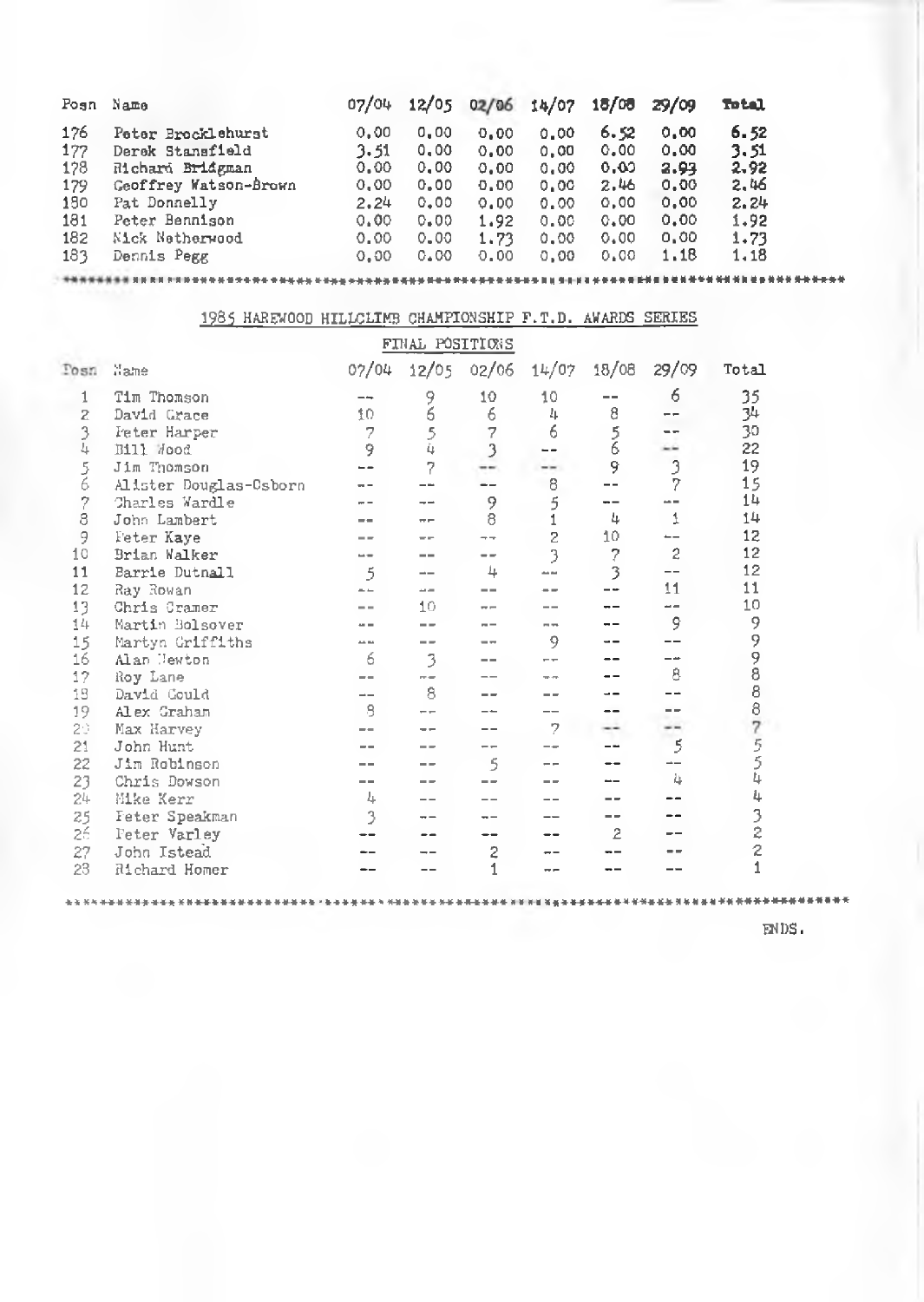#### 1986 HILLCLINE CALENDAR

| DATE           | <b>VENUE</b>                                                                                                                                 | PROMOTING CLUB                                                            | CHAMPIONSHIP(S)     |
|----------------|----------------------------------------------------------------------------------------------------------------------------------------------|---------------------------------------------------------------------------|---------------------|
| March          |                                                                                                                                              |                                                                           |                     |
| 30             | <b>HAREWOOD</b>                                                                                                                              | BARC (Y)                                                                  | 3.4                 |
| 31             | LOTON PARK                                                                                                                                   | HAGLEY & D L C C                                                          | 1,2                 |
| April          |                                                                                                                                              |                                                                           |                     |
| 13             | PRESCOTT                                                                                                                                     | BUGATTI O C                                                               | 2.3                 |
| 20             | <b>WISCOMBE PARK</b>                                                                                                                         | ASTON MARTIN O C                                                          | $\mathbf{1}$        |
| 27             | <b>DOUNE</b>                                                                                                                                 | LOTHIAN C C                                                               | 3                   |
| May            |                                                                                                                                              |                                                                           |                     |
| $\frac{1}{2}$  | PRESCOTT                                                                                                                                     | BUGATTI O C<br>BARC (Y)<br>WESTMORLAND M C<br>WOOLBRIDGE M C<br>BARC (SW) | 1.2                 |
| 11             | <b>HAREWOOD</b>                                                                                                                              |                                                                           | 4                   |
| 17             | <b>BARBON</b>                                                                                                                                |                                                                           | $\mathbf{1}$        |
| 18             | WISCOMBE                                                                                                                                     |                                                                           | 3                   |
| 25             | GURSTON DOWN                                                                                                                                 |                                                                           | $\Delta$            |
| June           |                                                                                                                                              |                                                                           |                     |
| $\mathbf 1$    |                                                                                                                                              |                                                                           | -3,4                |
| 8              | Example of the Handbury Barc (Y)<br>SHELSLEY WALSH MIDLAND A C                                                                               |                                                                           |                     |
|                |                                                                                                                                              |                                                                           | 1,2                 |
| 15             | FINTRAY                                                                                                                                      | ABERDEEN D M C                                                            | 1.                  |
| 22             | DOUNE                                                                                                                                        | LOTHIAN C C<br>BUGATTI O C                                                | $\overline{1}$      |
| 29             | PRESCOTT                                                                                                                                     |                                                                           | 2,3                 |
| July           |                                                                                                                                              |                                                                           |                     |
| - 6            | SHELSLEY WALSH MIDLAY NIDLAY<br>GRAND PRIX-BRANDS KATCH RAC                                                                                  | MIDLAND A C                                                               | $\mathfrak{p}$      |
| 13             |                                                                                                                                              |                                                                           |                     |
| 20             |                                                                                                                                              |                                                                           | $-\frac{1}{1*}^{4}$ |
| 24             |                                                                                                                                              |                                                                           |                     |
| 26             |                                                                                                                                              |                                                                           | $-1$                |
| 27             | BOULEY BAY (Y)<br>VAL DES TERRES (JERSEY MC & LCC)<br>CURSTON DOWN (BARC (SW)<br>CORSTON DOWN BARC (SW)                                      |                                                                           | $\mathfrak{Z}$      |
| August         |                                                                                                                                              |                                                                           |                     |
| $\overline{2}$ |                                                                                                                                              |                                                                           | $-1*$               |
| 10             |                                                                                                                                              |                                                                           | 1,2                 |
| 17             |                                                                                                                                              |                                                                           | $-3.3$              |
| $24 -$         |                                                                                                                                              | HAGLEY DL C C                                                             | 2,3                 |
| 31             | CRAIGLANTLET ULSTER A C<br>SHELSLEY WALSH MIDLAND A C<br>HAREWOOD BARK HAGLEY D L C C<br>LOTON PARK HAGLEY D L C C<br>GURSTON DOWN BARC (SW) |                                                                           | 3                   |
| September      |                                                                                                                                              |                                                                           |                     |
| $\overline{7}$ | PRESCOTT                                                                                                                                     | <b>BUGATTI O C</b>                                                        | 1,2                 |
| 14             | WISCOMBE PARK                                                                                                                                | BRISTOL MC & LC"                                                          | $\mathbf{1}$        |
| 21.            | DOUNE                                                                                                                                        | LOTHIAN C C                                                               | $\mathbf{1}$        |
| 28             | HAREWOOD                                                                                                                                     | BARC (Y)                                                                  | 3.4                 |
| LEGEND:        |                                                                                                                                              |                                                                           |                     |
| $\mathbf{1}$   | R.A.C. British Hillelimb and Leaders Hillelimb Championship                                                                                  |                                                                           |                     |
| $\mathbf{2}$   | Midland Hillclimb Championship                                                                                                               |                                                                           |                     |
| $\frac{3}{4}$  | B.A.R.C. Hillclimb Championship (Provisional)                                                                                                |                                                                           |                     |
|                | Harewood Hillclimb Championship                                                                                                              |                                                                           |                     |
| $1 +$          | NOT R.A.C. British Leaders Hillclimb Championship                                                                                            |                                                                           |                     |

This information is supplied in good faith but the B.A.R.C. (Yorkshire Centre) accepts no responsibility for errors or alterations made without notice.